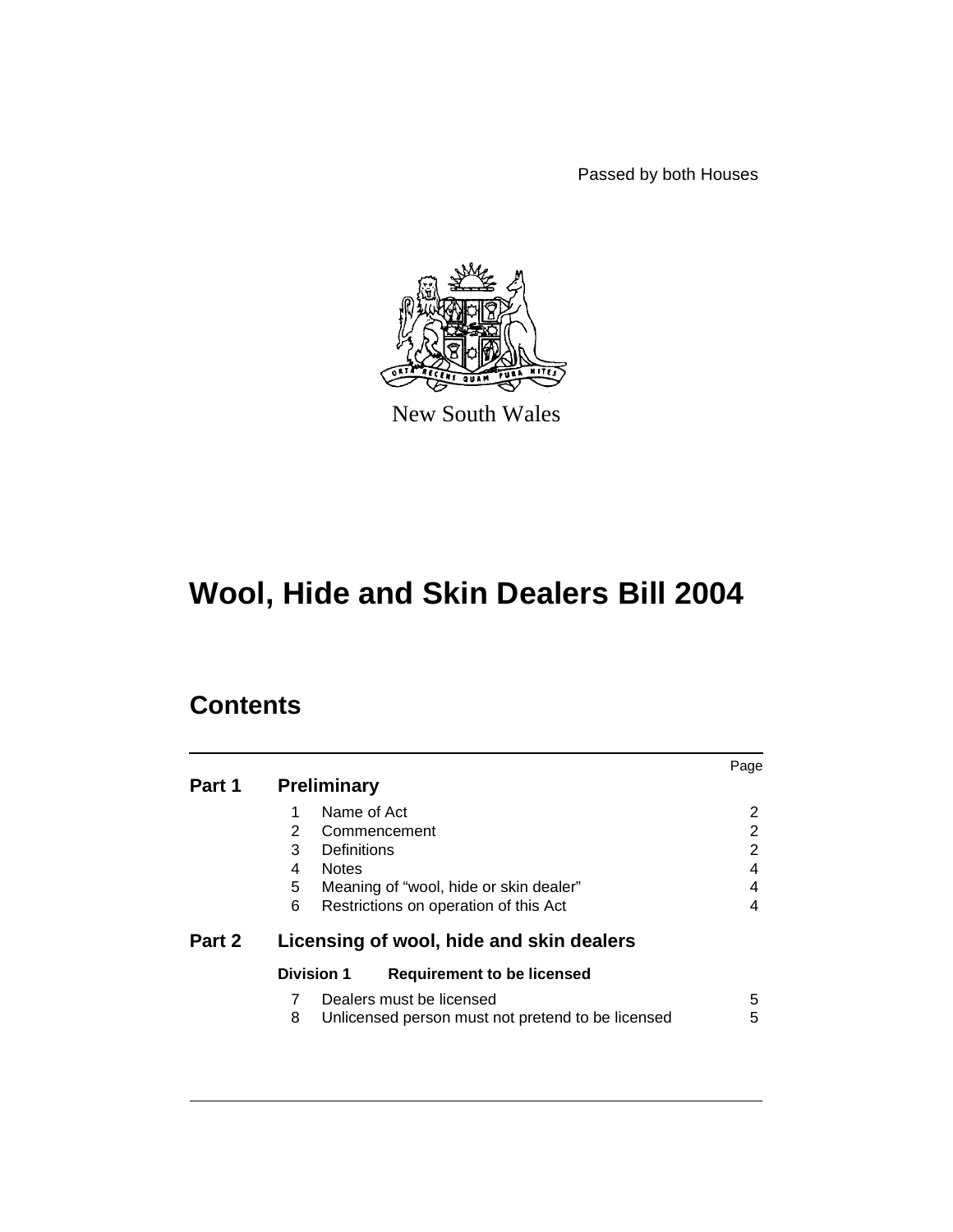**Contents** 

|        |                                            |                   |                                                                                                                                                                                                                                                    | Page                       |  |
|--------|--------------------------------------------|-------------------|----------------------------------------------------------------------------------------------------------------------------------------------------------------------------------------------------------------------------------------------------|----------------------------|--|
|        | <b>Division 2</b>                          |                   | Persons not entitled to be issued with a<br>licence                                                                                                                                                                                                |                            |  |
|        | 9                                          |                   | Persons who are not entitled to be issued with a licence                                                                                                                                                                                           | 5                          |  |
|        | <b>Division 3</b>                          |                   | <b>Applying for a licence</b>                                                                                                                                                                                                                      |                            |  |
|        | 10<br>11                                   |                   | Licence applications<br>Business and storage premises                                                                                                                                                                                              | 7<br>8                     |  |
|        |                                            | <b>Division 4</b> | <b>Dealing with licence applications</b>                                                                                                                                                                                                           |                            |  |
|        | 12<br>13<br>14                             |                   | Granting or refusing a licence<br>Term of licences<br><b>Conditions of licences</b>                                                                                                                                                                | 9<br>9<br>10               |  |
|        |                                            | <b>Division 5</b> | <b>Review of decisions</b>                                                                                                                                                                                                                         |                            |  |
|        | 15                                         |                   | Review by Administrative Decisions Tribunal                                                                                                                                                                                                        | 10                         |  |
|        |                                            | <b>Division 6</b> | <b>Miscellaneous provisions</b>                                                                                                                                                                                                                    |                            |  |
|        | 16<br>17                                   |                   | Register of licences<br>Failure to display licence details                                                                                                                                                                                         | 11<br>11                   |  |
| Part 3 | <b>Obligations and duties of licensees</b> |                   |                                                                                                                                                                                                                                                    |                            |  |
|        | 18<br>19<br>20<br>21<br>22                 | sale              | Application of this Part<br>Evidence of consent to sale and of identity of deliverer<br>Retention period for wool, hides and skins<br>Duty to refuse suspicious wool, hides or skins<br>Duty to report suspicious wool, hides or skins offered for | 12<br>12<br>13<br>13<br>14 |  |
|        | 23                                         |                   | Duty to report suspicious wool, hides or skins in custody                                                                                                                                                                                          | 14                         |  |
|        | 24                                         | of licensee       | Duty to report disentitlement                                                                                                                                                                                                                      | 14                         |  |
| Part 4 |                                            | <b>Records</b>    |                                                                                                                                                                                                                                                    |                            |  |
|        | 25<br>26<br>27                             |                   | Application of this Part<br><b>Transaction records</b><br>Records must be kept for 5 years                                                                                                                                                         | 15<br>15<br>16             |  |
| Part 5 | <b>Action against licensees</b>            |                   |                                                                                                                                                                                                                                                    |                            |  |
|        | 28                                         | cancelled         | Notices to show cause why licence should not be                                                                                                                                                                                                    | 17                         |  |
|        | 29<br>30<br>31                             |                   | Licensee may adduce evidence<br>Action by Commissioner<br>Action against former licensees                                                                                                                                                          | 17<br>17<br>18             |  |
|        |                                            |                   |                                                                                                                                                                                                                                                    |                            |  |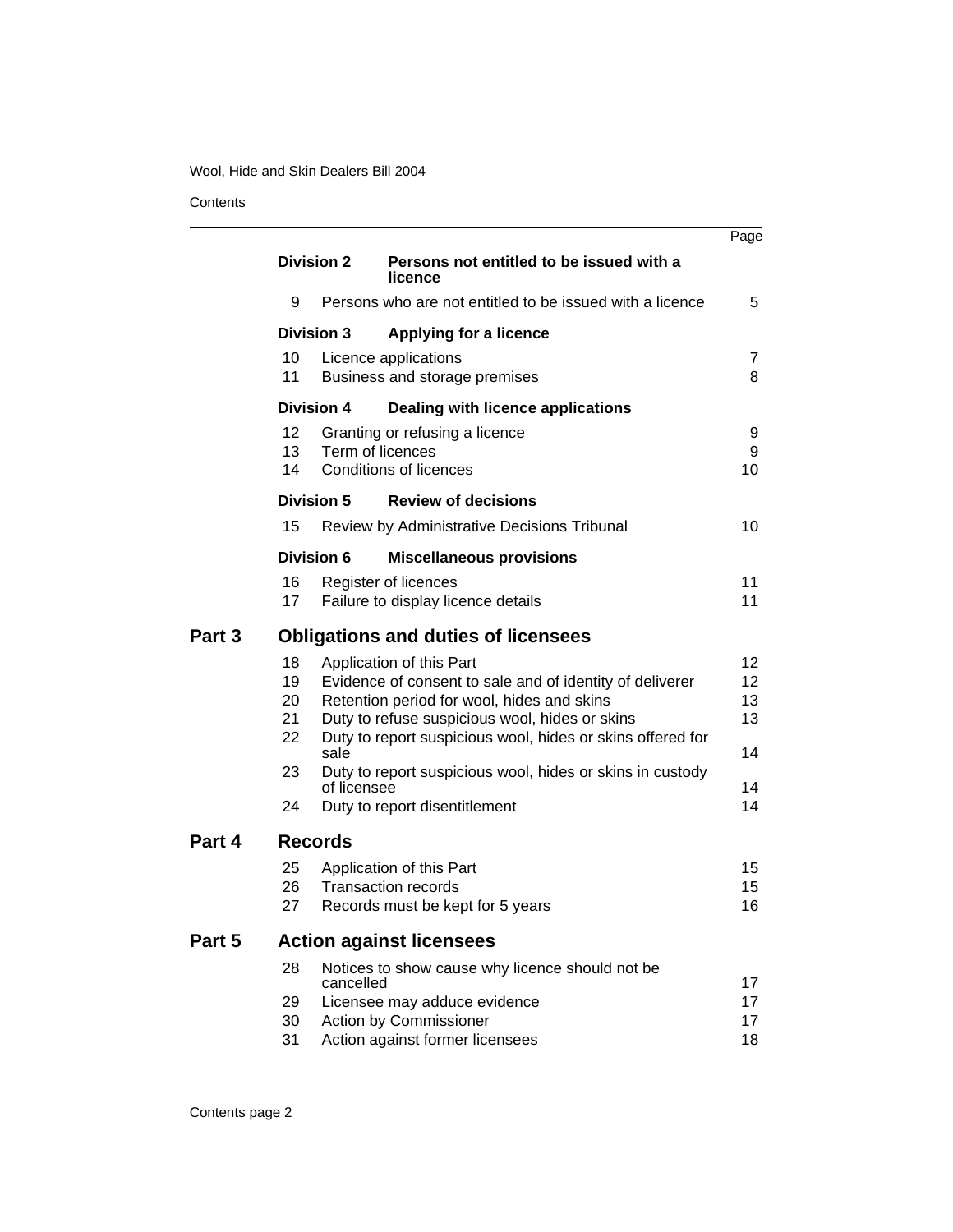**Contents** 

|                   |    |                                            | Page |
|-------------------|----|--------------------------------------------|------|
|                   | 32 | Decision to take no further action         | 19   |
|                   | 33 | Surrender of licence                       | 19   |
| Part 6            |    | <b>Police powers</b>                       |      |
|                   | 34 | Search warrants                            | 20   |
|                   | 35 | Powers of entry and search                 | 20   |
|                   | 36 | Inspection of records                      | 21   |
|                   | 37 | Production of records and other things     | 21   |
|                   | 38 | Seizure of records                         | 22   |
| Part 7            |    | <b>Miscellaneous</b>                       |      |
|                   | 39 | Act binds the Crown                        | 23   |
|                   | 40 | Nature of proceedings for offences         | 23   |
|                   | 41 | Offences by corporations                   | 23   |
|                   | 42 | Service of documents                       | 23   |
|                   | 43 | Regulations                                | 24   |
|                   | 44 | Repeals                                    | 25   |
|                   | 45 | Amendment of Acts                          | 25   |
|                   | 46 | Savings and transitional provisions        | 25   |
|                   | 47 | Review of Act                              | 25   |
| <b>Schedule 1</b> |    | <b>Evidence of identity</b>                | 26   |
| <b>Schedule 2</b> |    | <b>Amendment of Acts</b>                   | 27   |
| <b>Schedule 3</b> |    | <b>Savings and transitional provisions</b> | 28   |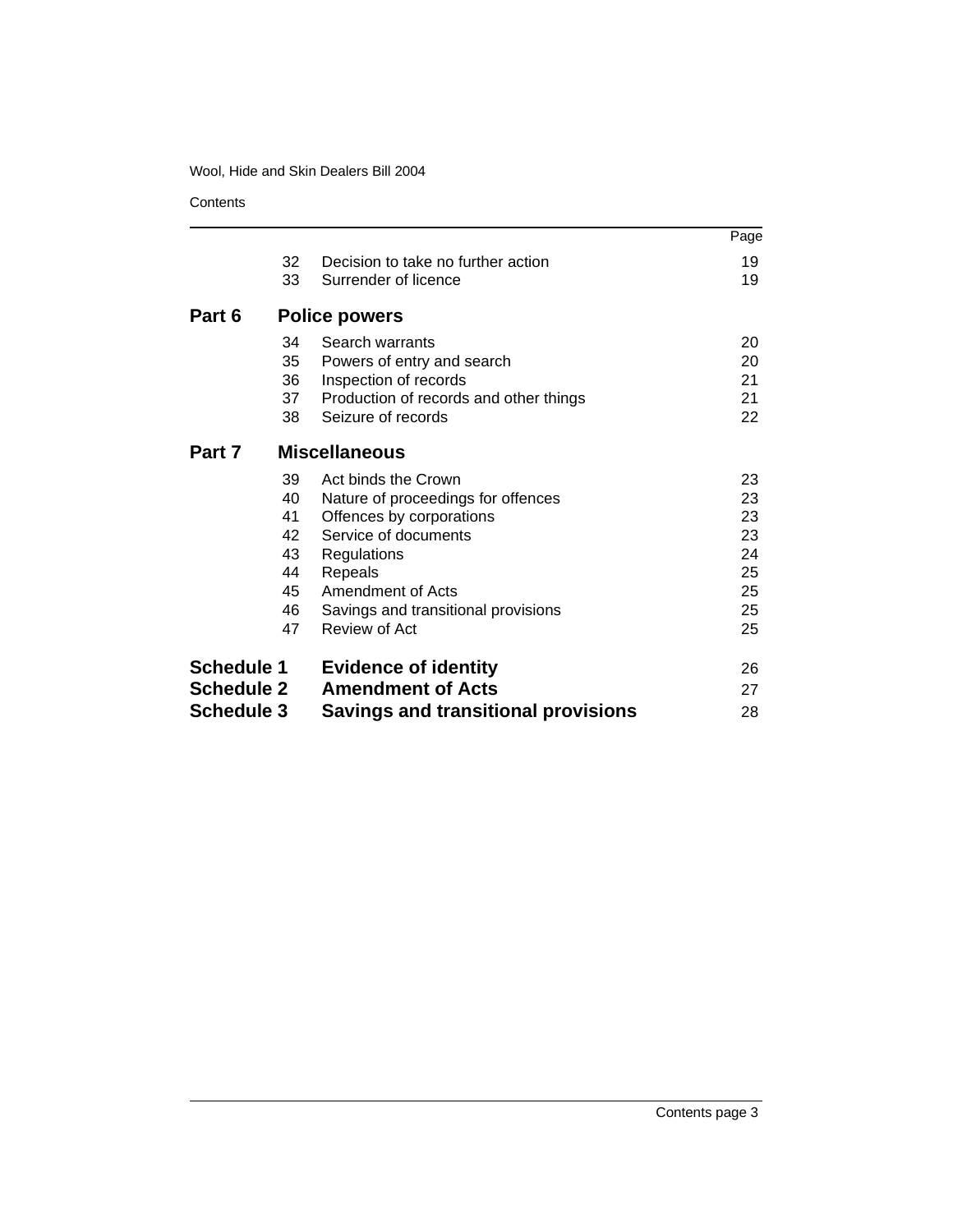*I certify that this PUBLIC BILL, which originated in the LEGISLATIVE ASSEMBLY, has finally passed the LEGISLATIVE COUNCIL and the LEGISLATIVE ASSEMBLY of NEW SOUTH WALES.*

> *Clerk of the Legislative Assembly. Legislative Assembly, Sydney, , 2004*



New South Wales

# **Wool, Hide and Skin Dealers Bill 2004**

Act No , 2004

An Act to regulate wool, hide and skin dealers; to repeal the *Wool, Hide and Skin Dealers Act 1935*; and for other purposes.

*I have examined this Bill, and find it to correspond in all respects with the Bill as finally passed by both Houses.*

*Chairman of Committees of the Legislative Assembly.*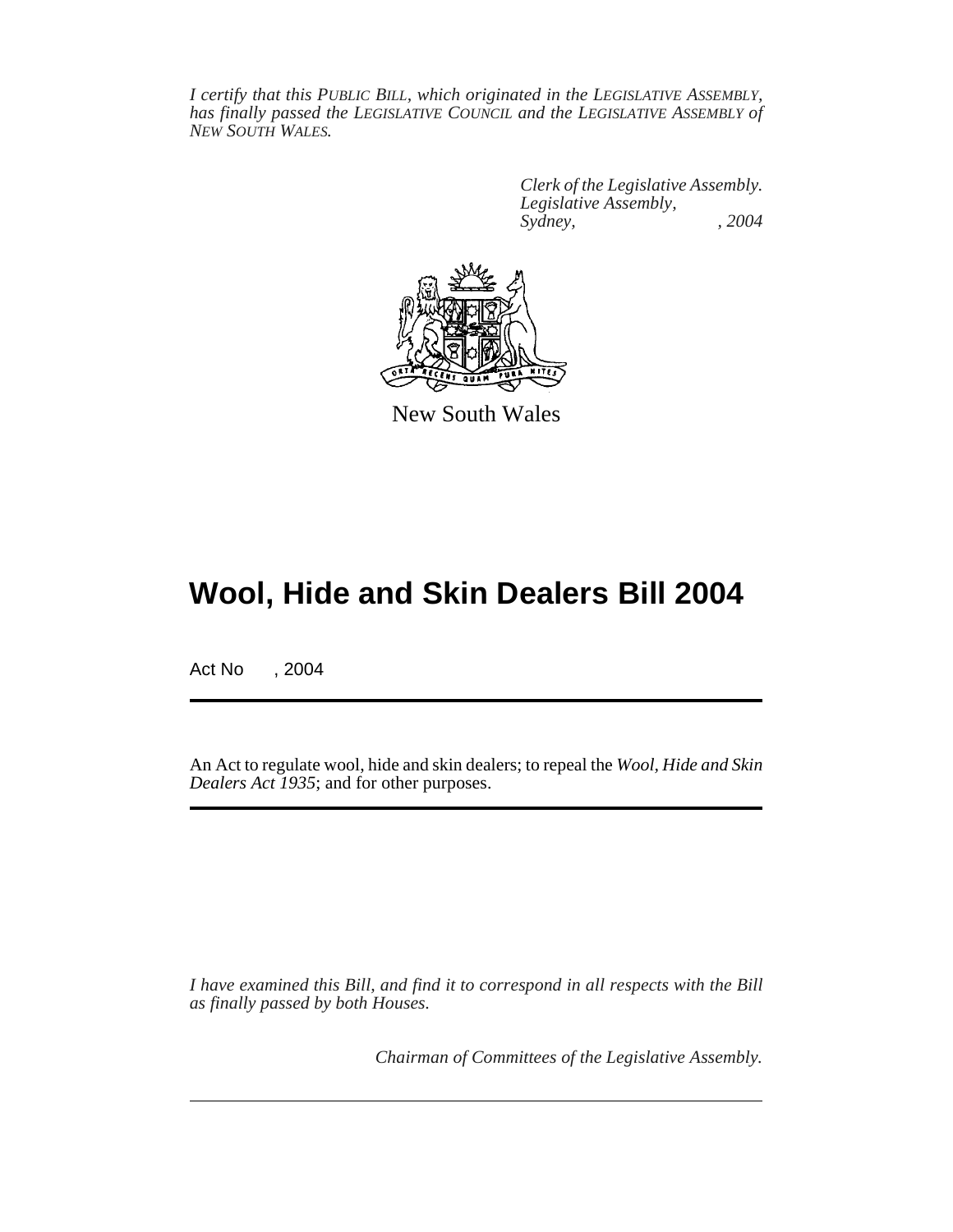Clause 1 Wool, Hide and Skin Dealers Bill 2004

Part 1 Preliminary

**The Legislature of New South Wales enacts:**

## **Part 1 Preliminary**

#### **1 Name of Act**

This Act is the *Wool, Hide and Skin Dealers Act 2004*.

#### **2 Commencement**

This Act commences on a day or days to be appointed by proclamation.

#### **3 Definitions**

In this Act:

*business address* of a corporation means:

- (a) in the case of a corporation that has a registered office in Australia—the address of the registered office, or
- (b) in any other case—the address of the corporation's principal or only place of business in Australia.

*buy* includes the following:

- (a) buy under an agreement to sell,
- (b) receive under an agreement to sell,
- (c) accept under an agreement to sell,
- (d) offer to receive or accept under an agreement to sell,
- (e) cause or suffer to be received or accepted under an agreement to sell.

*Commissioner* means the Commissioner of Police.

*executive officer* of a corporation means a person who is concerned in, or takes part in, the management of the corporation (regardless of the person's designation and whether or not the person is a director of the corporation).

*hide* or *skin* means the hide or skin of:

- (a) any bovine animal, or
- (b) any ovine animal, or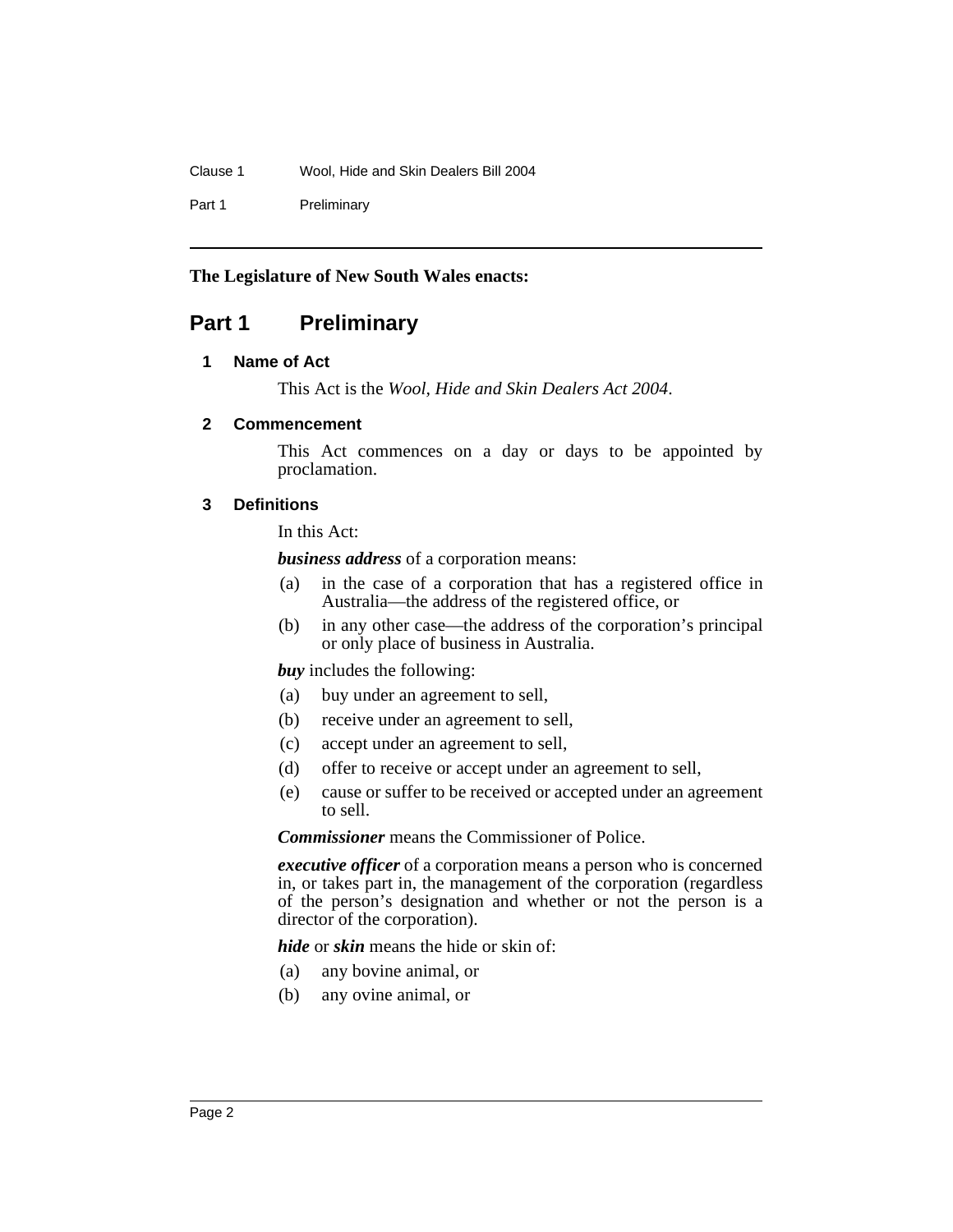Wool, Hide and Skin Dealers Bill 2004 Clause 3

Preliminary **Part 1** 

(c) any other animal or kind of animal prescribed by the regulations,

before treatment in any process of manufacture.

**Note.** A reference to a bovine animal includes a reference to a bull, cow, ox, heifer, steer or calf. A reference to an ovine animal includes a reference to a ram, ewe, wether or lamb.

*licence* means a licence in force under this Act.

*licensed business* means a business authorised by a licence.

*licensee* means the holder of a licence.

*not entitled to be issued with a licence*—see section 9.

#### *record* means:

- (a) a documentary record, or
- (b) a record made by an electronic, electromagnetic, photographic or optical process, or
- (c) any other kind of record.

*sell* includes any of the following:

- (a) sell, barter or exchange,
- (b) agree to sell, barter or exchange,
- (c) offer, expose, store, have in possession, send, consign, or deliver for or on sale,
- (d) receive for sale,
- (e) cause or suffer to be sold, bartered or exchanged, or to be agreed to be sold, bartered or exchanged,
- (f) cause or suffer to be offered, exposed, stored, had in possession, sent, consigned, or delivered for or on sale,
- (g) cause or suffer to be received for sale,
- (h) attempt to do any such acts or things.

*show cause notice* means a notice under section 28.

*wool* means the fleece of:

- (a) any ovine animal, or
- (b) any other animal or kind of animal prescribed by the regulations,

before treatment in any process of manufacture, but does not include fellmongered wool.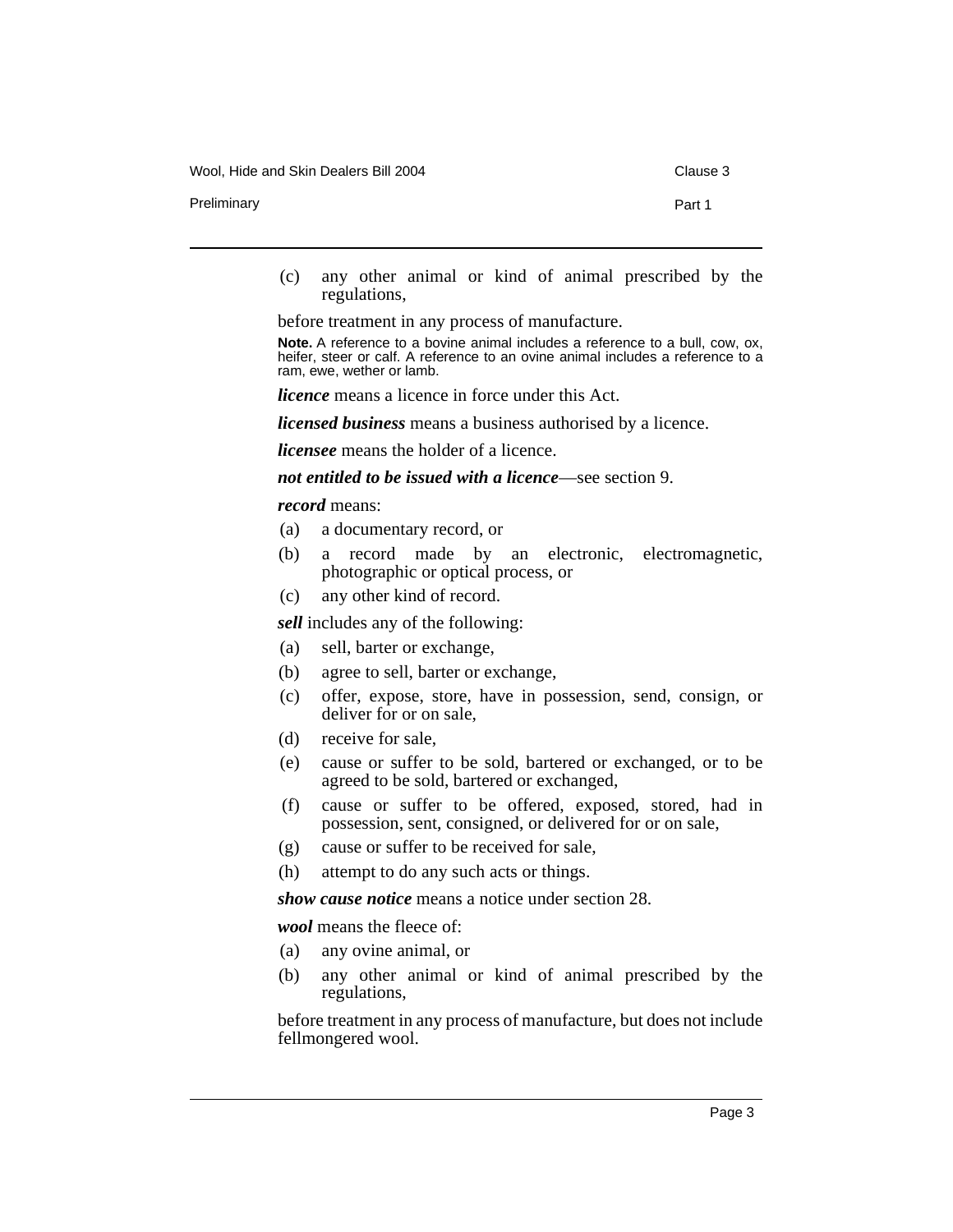## Clause 4 Wool, Hide and Skin Dealers Bill 2004

Part 1 Preliminary

## *wool, hide or skin dealer*—see section 5.

#### **4 Notes**

Notes included in this Act do not form part of this Act.

#### **5 Meaning of "wool, hide or skin dealer"**

For the purposes of this Act, a *wool, hide or skin dealer* is a person who buys wool, hides or skins for the purpose of selling that wool or those hides or skins, or in connection with the person's business of selling wool, hides or skins, except where the wool, hide or skin:

- (a) is bought by an overseas wool buyer at auction, or
- (b) is bought by a co-operative society registered under the *Cooperatives Act 1992* for the purposes of carrying out classing, repacking, weight adjusting, pooling or otherwise treating the wool, hide or skin for sale by an auctioneer accredited under the *Property, Stock and Business Agents Act 2002*, or
- (c) is sold at public auction or after offer at public auction, or
- (d) is bought or sold for the purposes of education or research, or
- (e) is bought or sold in any other circumstances prescribed by the regulations.

#### **6 Restrictions on operation of this Act**

- (1) This Act does not apply so as to affect any activities conducted in accordance with a licence, permit or other authority under another Act (for example, the *Property, Stock and Business Agents Act 2002*). In particular, this Act does not require a person to obtain a licence under this Act to carry on a business or any activity that is authorised by a licence, permit or other authority issued to that person under any other Act.
- (2) This Act does not apply:
	- (a) to the business of an auctioneer, or
	- (b) to the extent provided by the regulations, in relation to such persons and circumstances as the regulations may prescribe.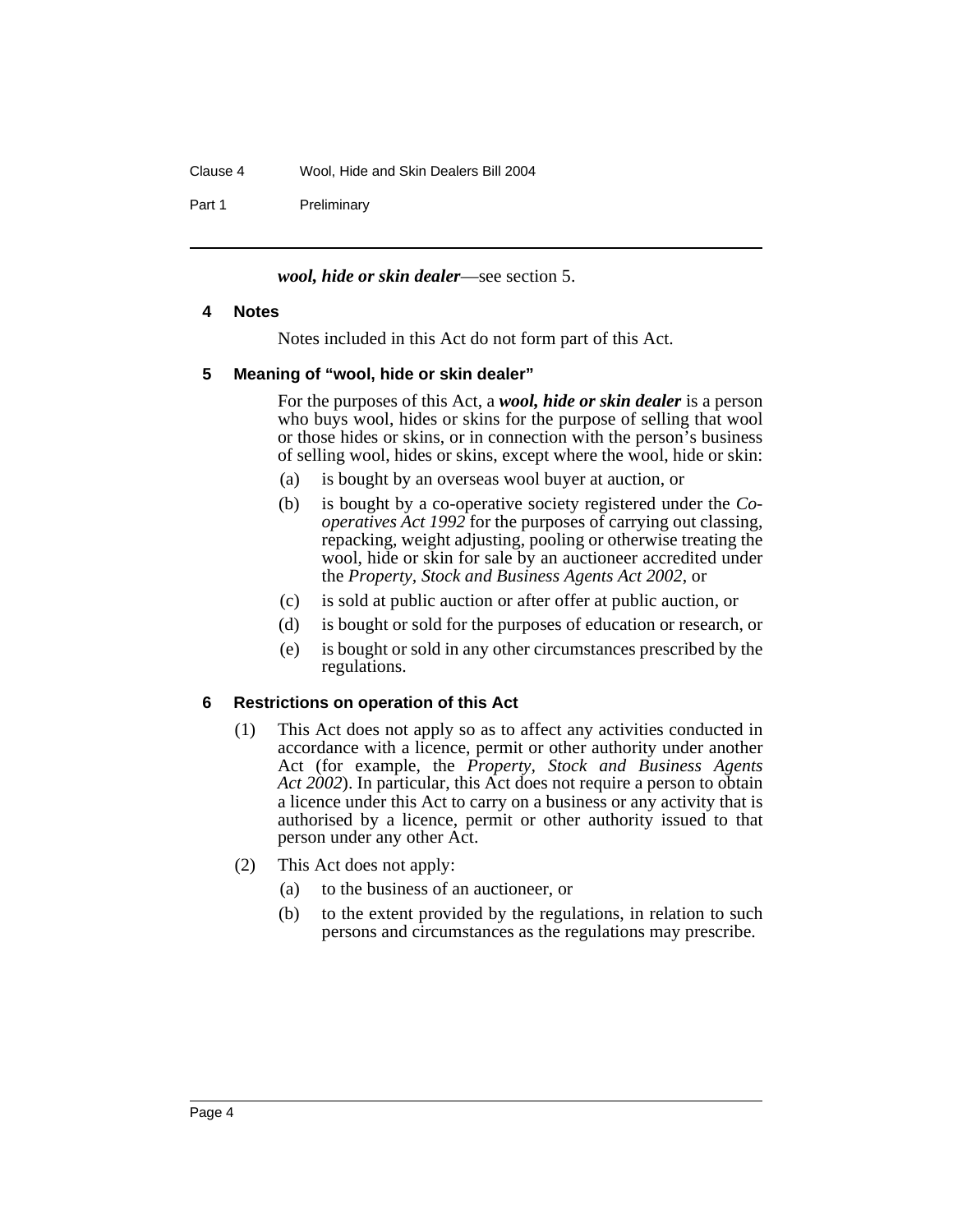## **Part 2 Licensing of wool, hide and skin dealers**

## **Division 1 Requirement to be licensed**

## **7 Dealers must be licensed**

(1) A person must not carry on the business of a wool, hide or skin dealer except in accordance with a licence held by the person.

Maximum penalty: 100 penalty units or 12 months imprisonment (or both).

(2) Any contract for the purchase or sale of any wool, hide or skin is not affected by a contravention of subsection (1).

## **8 Unlicensed person must not pretend to be licensed**

Any person who is not a licensee is guilty of an offence if the person:

- (a) takes, uses or exhibits the name or title of, or in any way pretends to be, a licensee, or
- (b) takes, uses or exhibits any title or term that may be construed to mean that the person is licensed to carry on the business of a wool, hide or skin dealer.

Maximum penalty: 50 penalty units.

## **Division 2 Persons not entitled to be issued with a licence**

## **9 Persons who are not entitled to be issued with a licence**

- (1) A natural person is *not entitled to be issued with a licence* if:
	- (a) the person has a conviction in New South Wales or elsewhere for an offence involving dishonesty that was recorded in the last 10 years, unless the Commissioner has determined under subsection (3) that the offence should be ignored, or
	- (b) the person is an undischarged bankrupt, or
	- (c) the person is under 18 years of age, or
	- (d) the person is a mentally incapacitated person, or
	- (e) the person is an executive officer of a corporation that is not entitled to be issued with a licence, or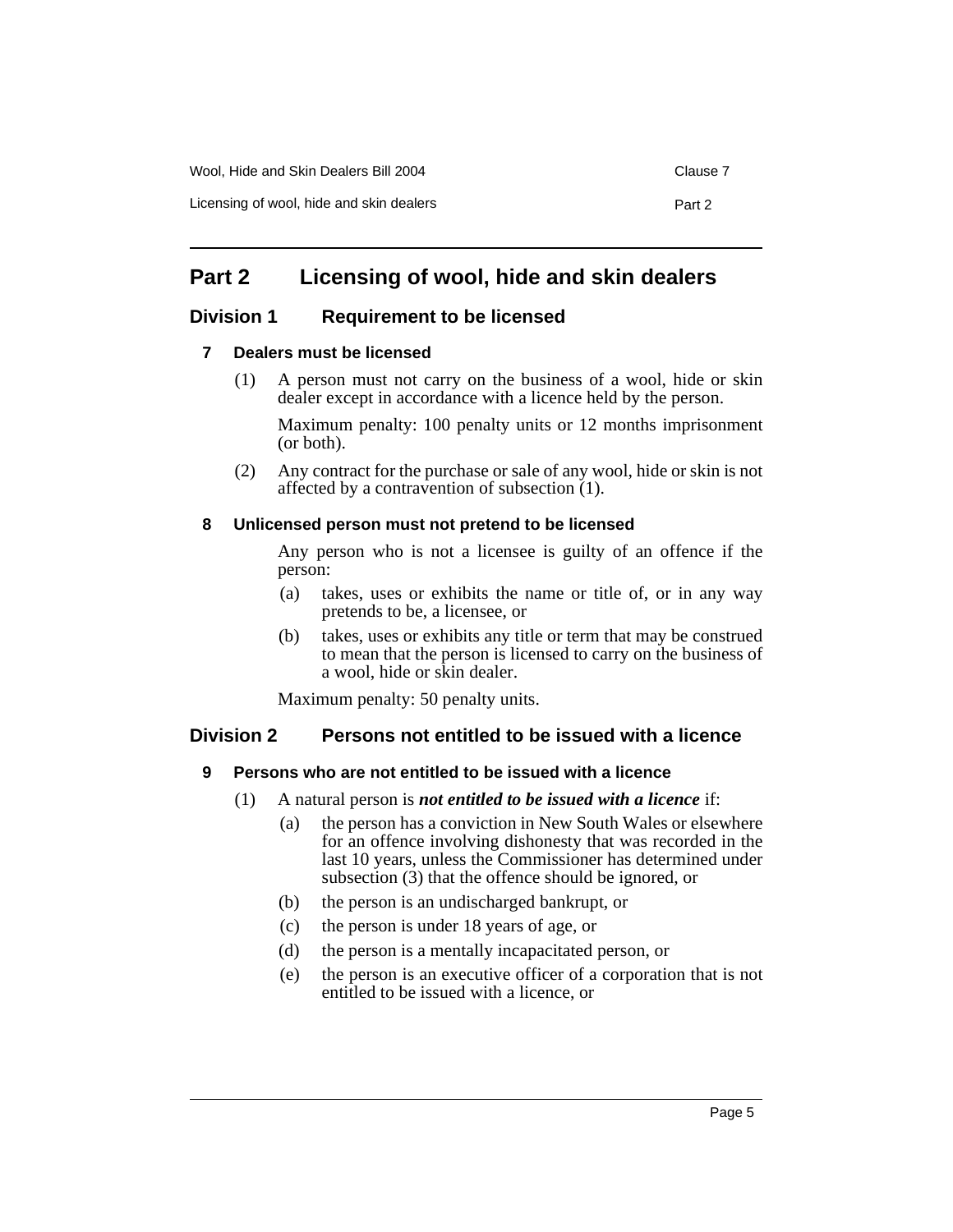Part 2 Licensing of wool, hide and skin dealers

- (f) the person is precluded from being granted a licence by a determination made in relation to him or her under section 30, or
- (g) the person previously held a licence and breached one or more conditions of that licence, unless the Commissioner has determined under subsection (4) that the breach should be ignored, or
- (h) the person is not entitled to be issued with a licence, certificate of registration or other authority under a corresponding law or is the holder of such a licence, certificate of registration or other authority that is suspended, or
- (i) the person is in breach of any provision of this Act or the regulations that is prescribed by the regulations as a breach that means a natural person is not entitled to be issued with a licence.

#### (2) A corporation is *not entitled to be issued with a licence* if:

- (a) none of its employees or directors are licensed, or
- (b) it has a conviction in New South Wales or elsewhere for an offence involving dishonesty that was recorded in the last 10 years, unless the Commissioner has determined under subsection (3) that the offence should be ignored, or
- (c) it is the subject of a winding up order or for which a controller or administrator has been appointed otherwise than by the corporation, or
- (d) it is precluded from being granted a licence by a determination made in relation to the corporation under section 30, or
- (e) it previously held a licence and breached one or more conditions of the licence, unless the Commissioner has determined under subsection (4) that the breach should be ignored, or
- (f) it is not entitled to be issued with a licence, certificate of registration or other authority under a corresponding law or is the holder of such a licence, certificate of registration or other authority that is suspended, or
- (g) it is in breach of any provision of this Act or the regulations that is prescribed by the regulations as a breach that means a corporation is not entitled to be issued with a licence, or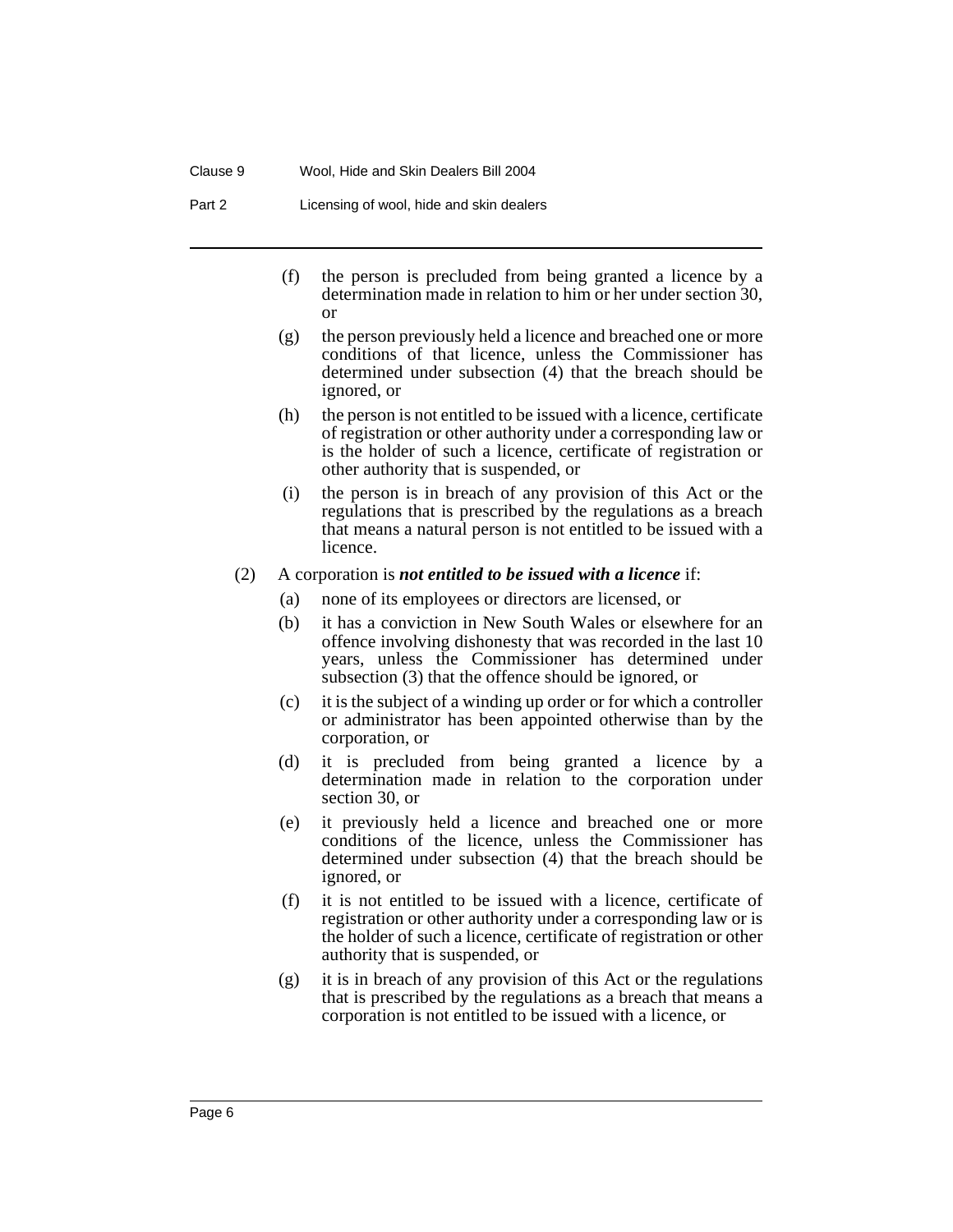| Wool, Hide and Skin Dealers Bill 2004    | Clause 10 |
|------------------------------------------|-----------|
| Licensing of wool, hide and skin dealers | Part 2    |

- (h) a director or other executive officer of the corporation is not entitled to be issued with a licence.
- (3) When subsection (1) or (2) provides that a determination may be made under this subsection in relation to an offence committed by a person, the Commissioner may determine that the offence should be ignored for the purposes of this section on one or more of the following grounds:
	- (a) the triviality of the acts or omissions giving rise to the offence,
	- (b) the time that has passed since the offence was committed,
	- (c) the offence was committed by the offender as a minor,
	- (d) the subsequent good behaviour of the offender,
	- (e) any other ground prescribed by the regulations.
- (4) When subsection (1) or (2) provides that a determination may be made under this subsection in relation to a breach of a licence held by a person, the Commissioner may determine that the breach should be ignored for the purposes of this section on one or more of the following grounds:
	- (a) the triviality of the acts or omissions giving rise to the breach,
	- (b) the time that has passed since the breach occurred,
	- (c) the subsequent good conduct of the former licensee,
	- (d) any other ground prescribed by the regulations.
- (5) In this section:

*corresponding law* means a law of another Australian jurisdiction that is declared by the Minister from time to time by order published in the Gazette to be a law that corresponds to this Act.

## **Division 3 Applying for a licence**

## **10 Licence applications**

- (1) An application for the issue of a licence is to be made to the Commissioner in the form approved by the Commissioner.
- (2) If the applicant is a corporation, an application must also be accompanied by:
	- (a) the names of each of the directors of the applicant, and
	- (b) the name of at least one licensee who is an employee or director of the applicant.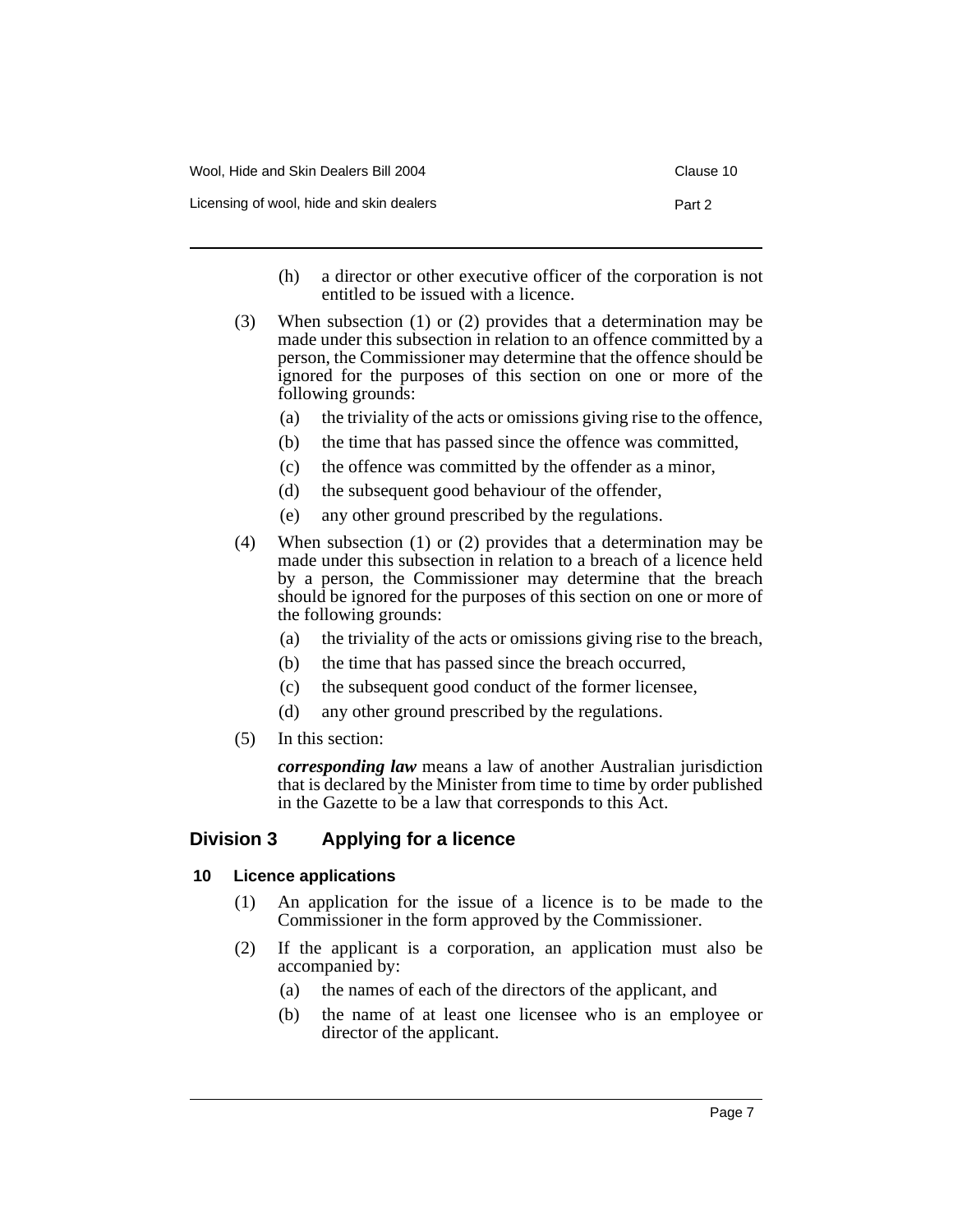Part 2 Licensing of wool, hide and skin dealers

- (3) An application must be accompanied by:
	- (a) in the case of an applicant that is a natural person—at least two forms of evidence of the identity of the applicant, or
	- (b) in the case of an applicant that is a corporation—at least two forms of evidence of the identity of the licensee or each of the licensees who are named in the application and who are employees or directors of the corporation,

being forms of evidence of a kind required by clause 1 of Schedule 1.

- (4) An application must be lodged in the manner prescribed by the regulations.
- (5) It is a condition of a licence issued to a corporation that the Commissioner must be notified of any change in the directors of the corporation within 14 days of the change. If any of the directors nominated in the application as licensees cease to be a director that notice must also contain the name of another director, or of an employee, of the corporation who is a licensee.
- (6) It is a condition of a licence issued to a corporation that the Commissioner must be notified within 14 days if any of the employees nominated in the application for a licence ceases to be an employee of the corporation. That notice must also contain the name of another employee, or of a director, of the corporation who is a licensee.

#### **11 Business and storage premises**

- (1) An applicant for a licence must nominate in the application all premises that the applicant intends to make regular use of, whether as business premises or storage premises or both, for the purposes of carrying on the proposed licensed business.
- (2) A licensee who for any reason ceases to carry on business or to store wool, hides or skins at the premises nominated under this section, or who commences to carry on business or to store wool, hides or skins at other premises and intends to make regular use of those other premises, must notify the Commissioner in writing of that fact and of the address of the other premises within 14 days of doing so.

Maximum penalty (subsection (2)): 50 penalty units.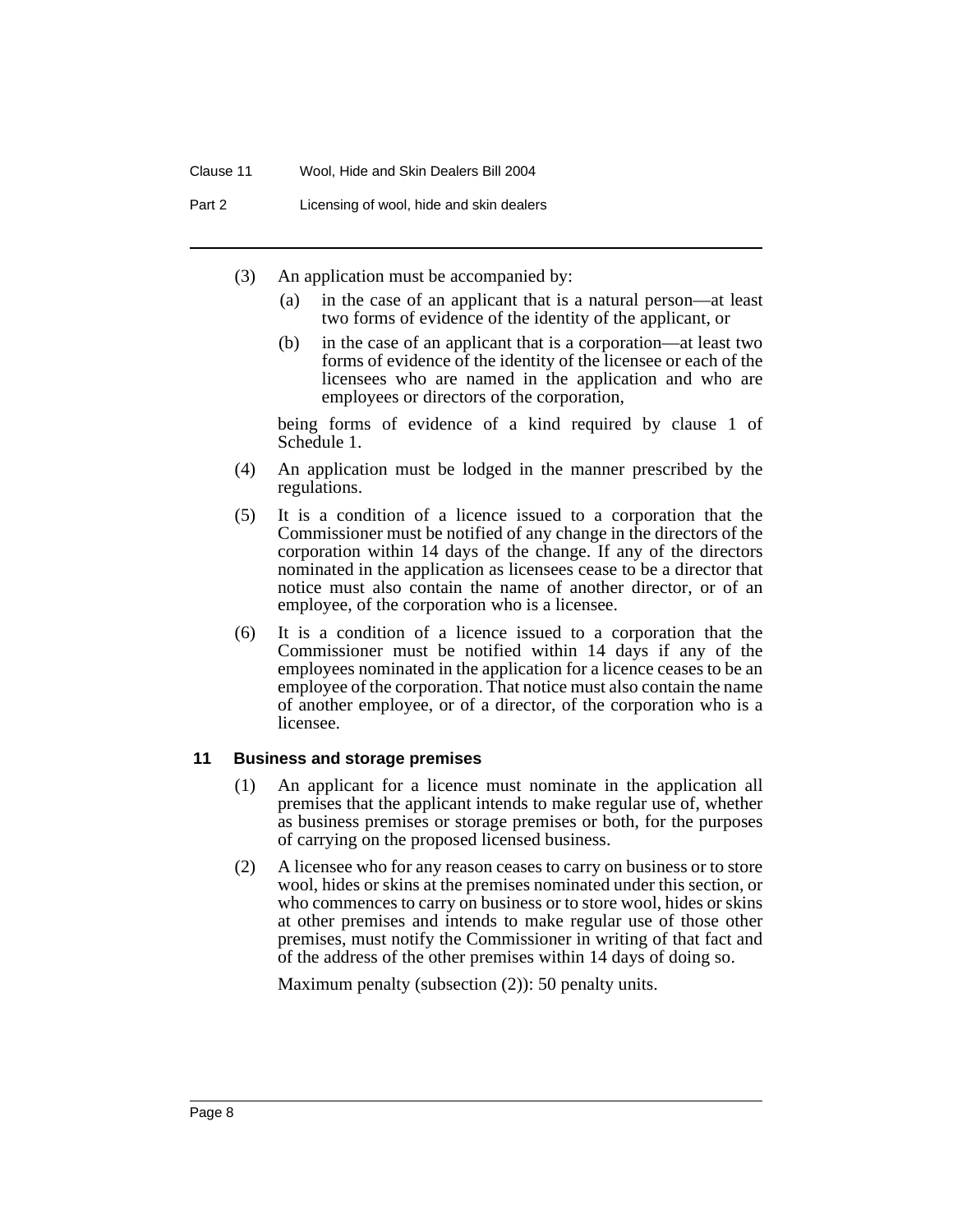| Wool. Hide and Skin Dealers Bill 2004    | Clause 12 |
|------------------------------------------|-----------|
| Licensing of wool, hide and skin dealers | Part 2    |

- (3) It is a condition of a licence that the licensee carries on the licensed business only from, or stores wool, hides or skins only at, the premises nominated in the application for the licence, or later notified to the Commissioner under subsection (2).
- (4) It is not a breach of such a condition for the licensee to carry on the licensed business from, or store wool, hides or skins at, other premises for a period of up to 14 days if the licensee notifies the Commissioner of that fact within 14 days of commencing to use those premises.

## **Division 4 Dealing with licence applications**

### **12 Granting or refusing a licence**

- (1) After considering an application, the Commissioner must grant a licence to the applicant or refuse to grant a licence.
- (2) The Commissioner must grant a licence to the applicant unless the Commissioner is of the opinion:
	- (a) that the applicant is not entitled to be issued with a licence, or
	- (b) that the applicant has not provided satisfactory evidence of identity in accordance with section 10 (3).
- (3) If an applicant for a licence or a director of the applicant has been charged with an offence involving dishonesty, the Commissioner may await the outcome of the proceedings on the charge before determining the application.
- (4) A licence is to be granted in a form determined by the Commissioner and must specify the premises where the business is to be carried out or wool, hides or skins are to be stored.
- (5) A licence may be issued jointly to 2 or more natural persons who carry on a business in partnership. A reference in this Act to the licensee is a reference to any one of those licensees.

#### **13 Term of licences**

A licence remains in force for a period of 3 years after the date of its grant, unless it is cancelled or suspended under this Act before that time.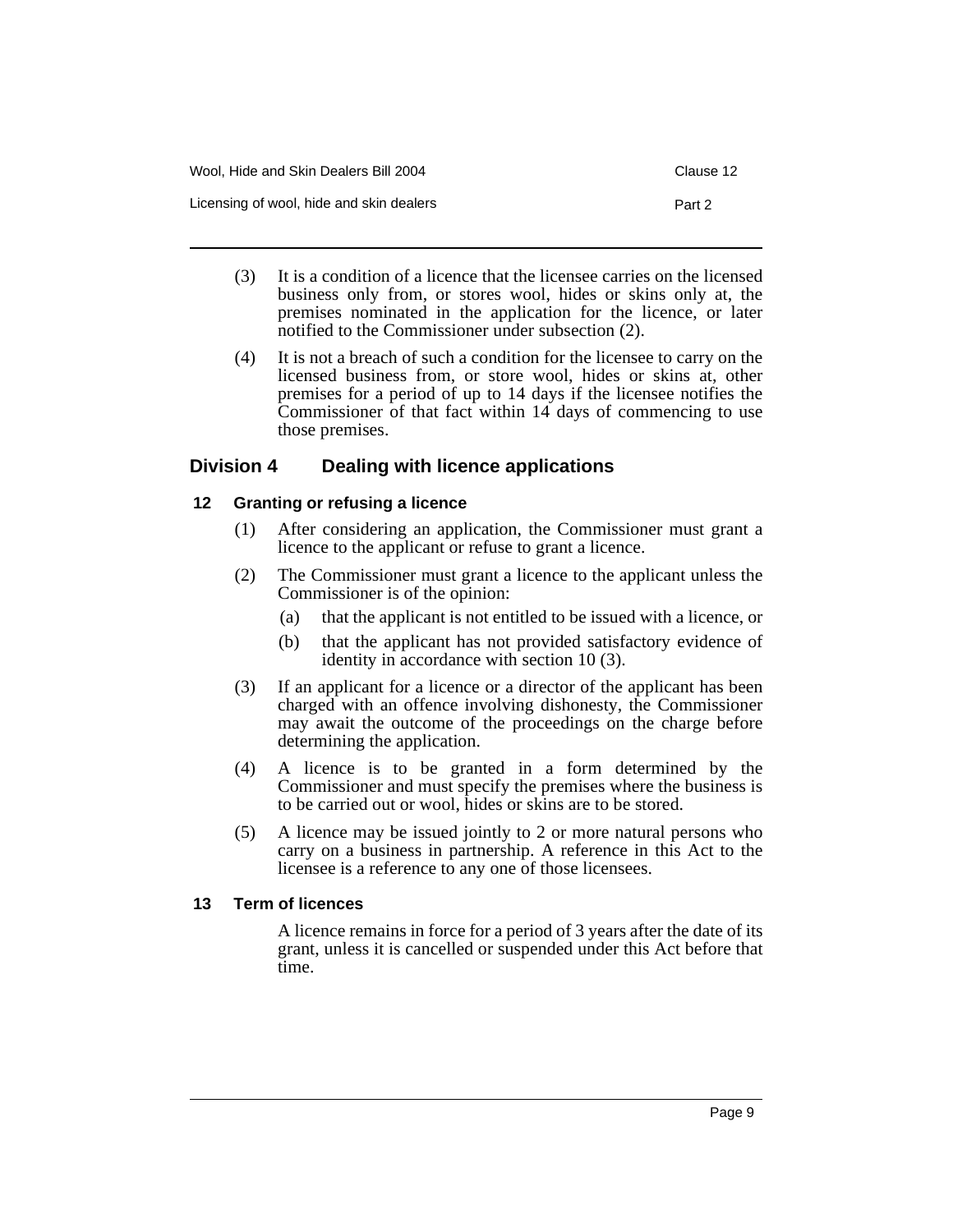Part 2 Licensing of wool, hide and skin dealers

#### **14 Conditions of licences**

- (1) A licence is subject to any conditions:
	- (a) imposed by this Act, or
	- (b) imposed by the regulations, or
	- (c) that the Commissioner sees fit, in the public interest, to attach to it, by notice in writing, at the time when it is granted or at a later time while the licence is in force.
- (2) The regulations may make provision for or with respect to the attachment of conditions to the licence at the time when it is granted or at some later time.
- (3) The Commissioner may, by notice in writing served on a licensee, vary or revoke any condition attached to a licence by the Commissioner.

### **Division 5 Review of decisions**

#### **15 Review by Administrative Decisions Tribunal**

A person may apply to the Administrative Decisions Tribunal for review of a decision of the Commissioner:

- (a) not to grant the person a licence, or
- (b) to grant the person a licence subject to any condition, or
- (c) to attach any condition to the person's licence after its grant, or
- (d) to vary any condition attached to the person's licence after its grant, or
- (e) to cancel or suspend the person's licence, or
- (f) that a licence is not to be granted to the person in future, unless that licence has one or more specified conditions attached to it, or
- (g) that a licence is not to be granted to a former licensee for a specified period.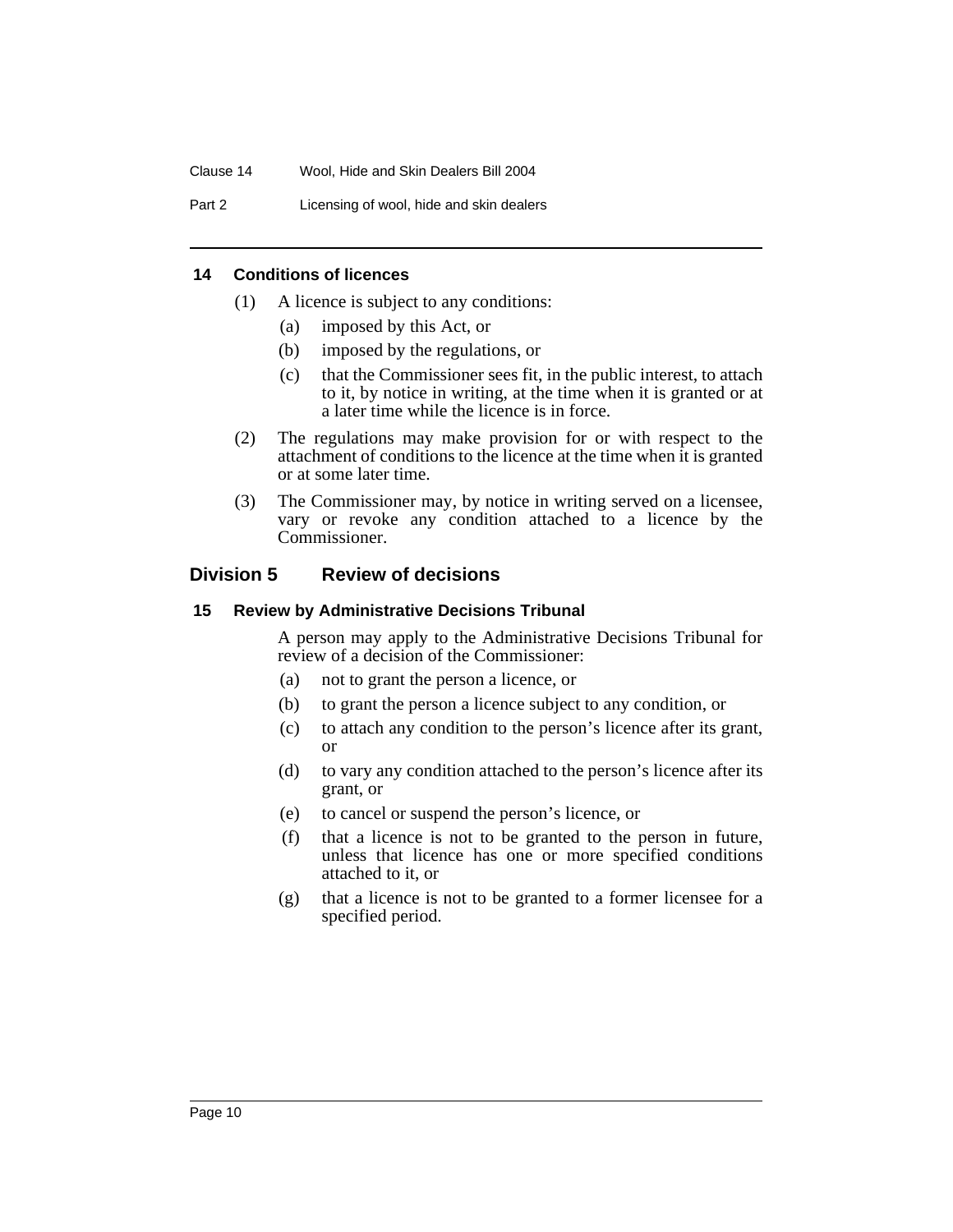| Wool, Hide and Skin Dealers Bill 2004    | Clause 16 |
|------------------------------------------|-----------|
| Licensing of wool, hide and skin dealers | Part 2    |

## **Division 6 Miscellaneous provisions**

### **16 Register of licences**

The Commissioner must cause a register of licences to be maintained, in which are to be recorded the names, business premises and storage premises and other particulars relating to licensees that are considered relevant by the Commissioner and any other particulars required to be recorded by the regulations.

### **17 Failure to display licence details**

A licensee must conspicuously display the following particulars on all premises used for the carrying on of the licensed business of the licensee:

- (a) in the case of a licensee that is a natural person—the initials of the licensee and the licensee's surname,
- (b) in the case of a licensee that is a corporation—the licensee's name,
- (c) the words "Licensed Dealer in Wool, Hides and Skins",
- (d) any other particulars prescribed by the regulations.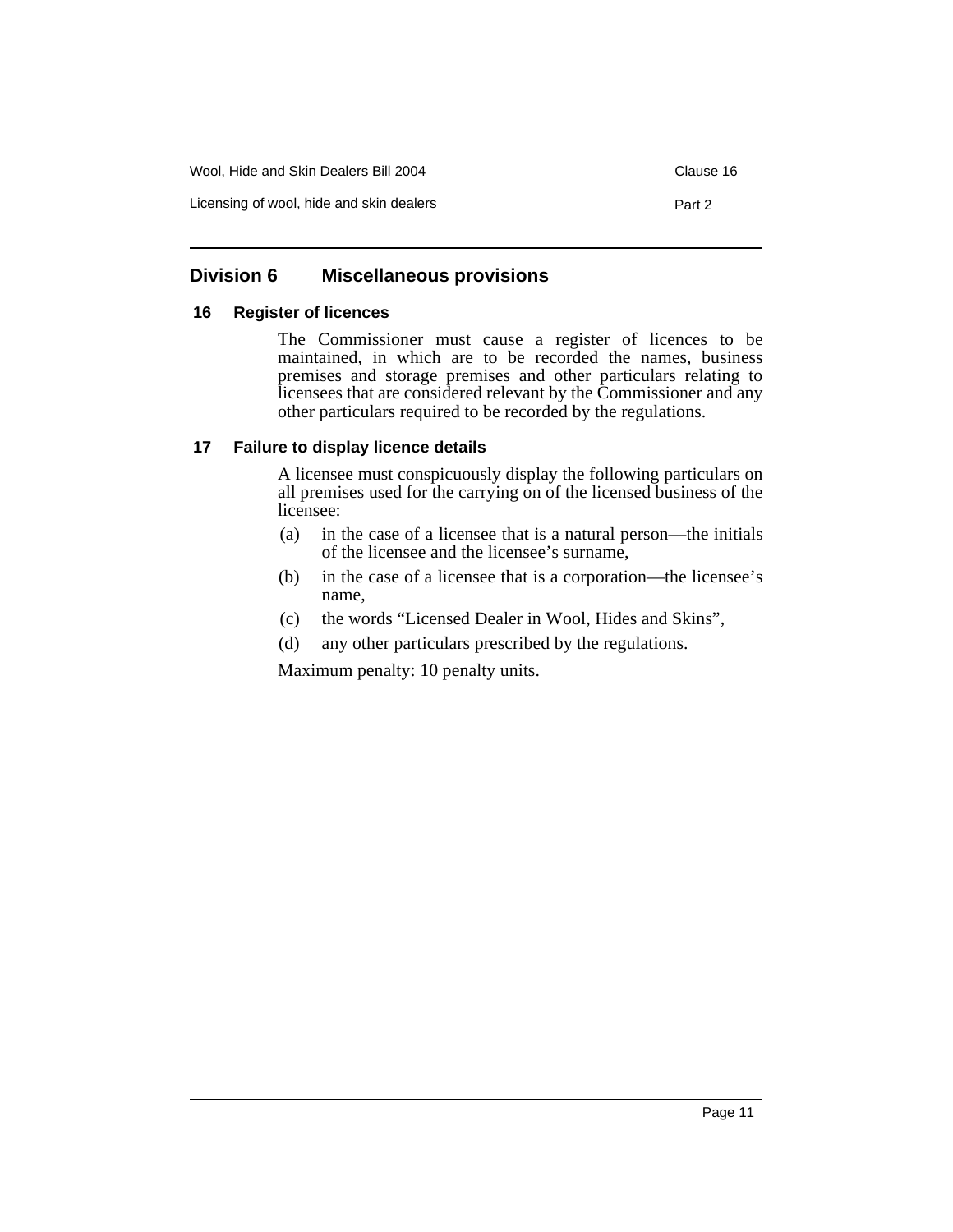Part 3 Obligations and duties of licensees

## **Part 3 Obligations and duties of licensees**

## **18 Application of this Part**

This Part imposes obligations and duties on a licensee in relation to the buying or selling of, or the custody of, wool, hides or skins even if the wool, hides or skins are not bought or sold in the course of the business of a wool, hide or skin dealer.

## **19 Evidence of consent to sale and of identity of deliverer**

- (1) Before accepting any wool, hides or skins offered for sale, a licensee must obtain, or must ensure that an employee of the licensee obtains, the following evidence of consent to the sale by the person offering the wool, hides or skins for sale (whether or not the wool, hides or skins are being delivered by another person):
	- (a) if the person offering the wool, hides or skins for sale is a natural person—the signature of the person or a statement signed by the person consenting to the sale,
	- (b) if the person offering the wool, hides or skins for sale is a corporation—a statement signed by an executive officer of the corporation, or an employee authorised in writing by an executive officer of the corporation, consenting to the sale.

Maximum penalty: 50 penalty units.

- (2) Before accepting any delivery of wool, hides or skins, a licensee must inspect, or must ensure that an employee of the licensee inspects, documentary evidence of the identity of the person delivering the wool, hides or skins (whether or not that person is delivering the wool, hides or skins on behalf of another person), being a document that shows each of the following:
	- (a) a photograph of the person,
	- (b) the date of birth of the person,
	- (c) the residential address of the person.

That document may be, but is not limited to, the forms of identification specified in clause 2 of Schedule 1.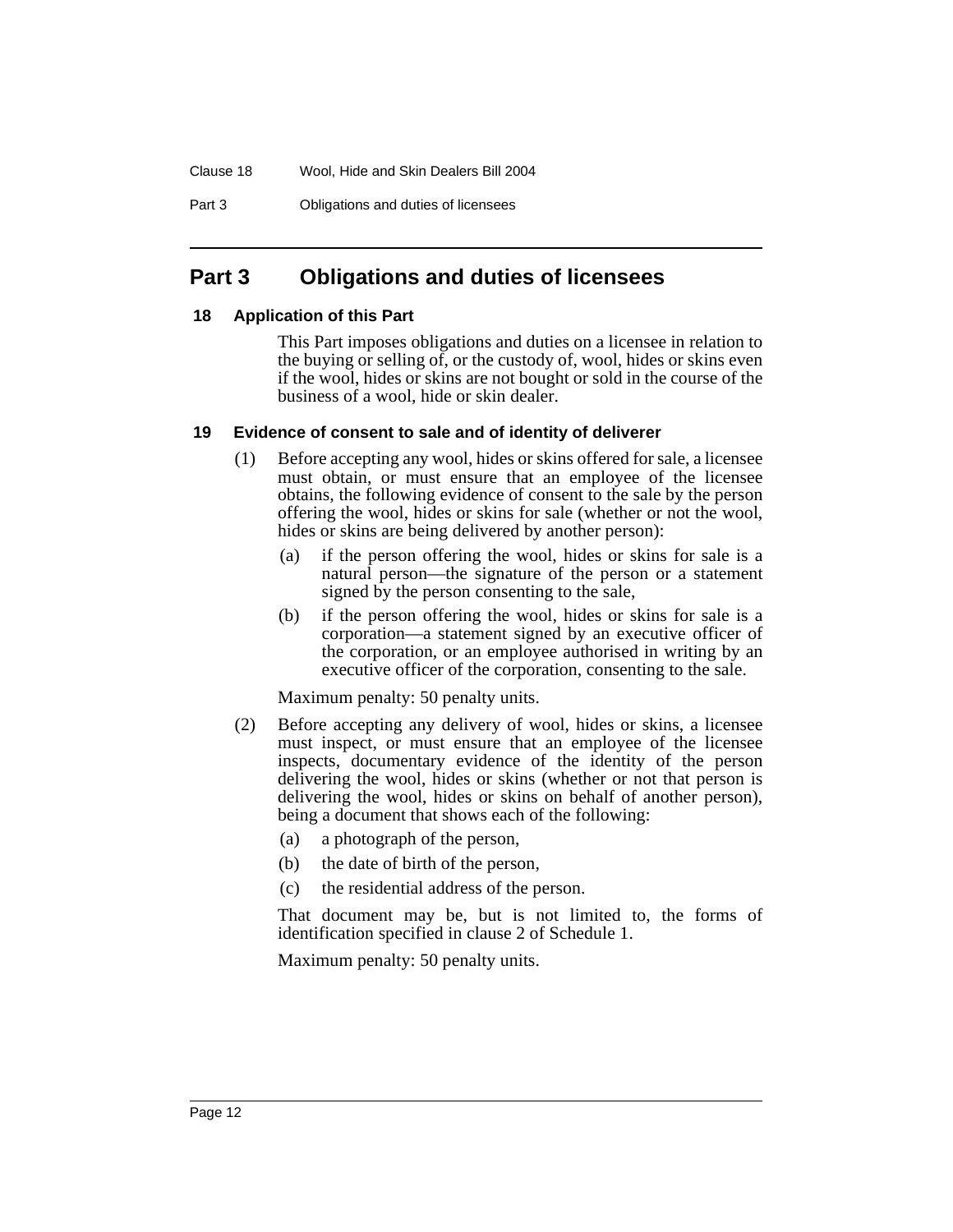| Wool. Hide and Skin Dealers Bill 2004 | Clause 20 |
|---------------------------------------|-----------|
| Obligations and duties of licensees   | Part 3    |

(3) A licensee must not accept any wool, hides or skins delivered to the licensee if the licensee knows or has reasonable cause to suspect that the documentary evidence of the identity of the person delivering the wool, hides or skins is false in a material particular.

Maximum penalty: 50 penalty units.

(4) A licensee, or employee of a licensee, who has previously been satisfied as to the identity of a person who has delivered wool, hides or skins by inspecting the evidence of identity required by subsection (2) is not required by that subsection to again inspect that evidence of identity on any subsequent occasion that the person delivers wool, hides or skins to the licensee.

### **20 Retention period for wool, hides and skins**

- (1) The Commissioner, or a police officer authorised by the Commissioner, may serve on a licensee a written order requiring the licensee:
	- (a) to refrain, during a specified period not exceeding 5 days, from disposing of any wool, hides or skins (including any containers) that are specified in the order, and
	- (b) to retain during that period the wool, hides or skins and containers to which the order relates without altering or obliterating any brand, marking or writing on them.
- (2) The Commissioner or any such authorised police officer may revoke such an order.
- (3) A licensee must comply with any such order served on the licensee. Maximum penalty: 50 penalty units.

## **21 Duty to refuse suspicious wool, hides or skins**

A licensee must not accept any wool, hides or skins offered for sale if the licensee has reasonable grounds to believe that the wool, hides or skins concerned are not the property of the person by whom they are offered or of any person for whom that person is authorised to make the offer.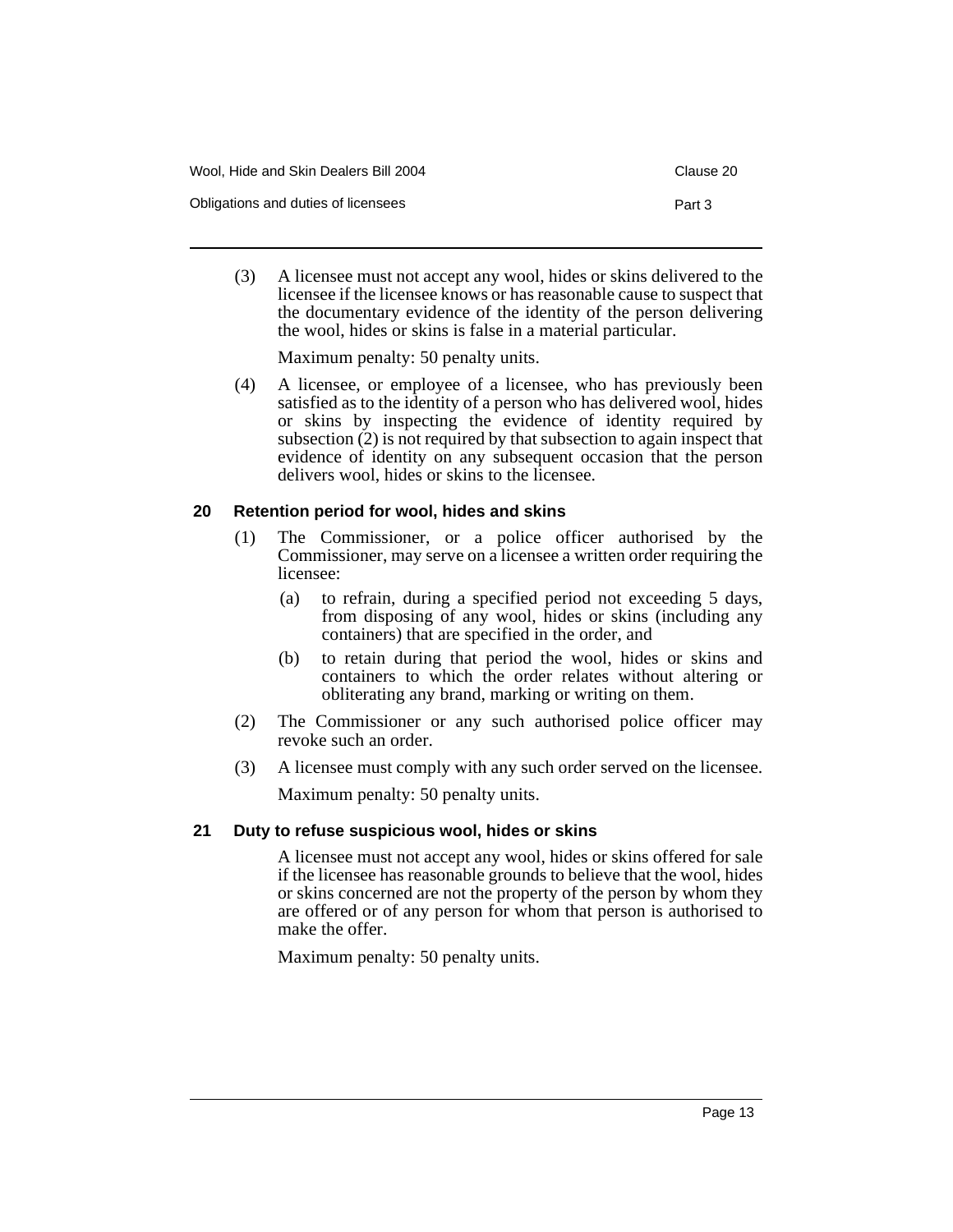Part 3 Obligations and duties of licensees

#### **22 Duty to report suspicious wool, hides or skins offered for sale**

If a licensee, or any employee of a licensee, suspects for any reason that any wool, hides or skins that are offered to the licensee or employee for sale may have been stolen or otherwise unlawfully obtained, the licensee or employee must without delay inform a police officer of the cause of that suspicion.

Maximum penalty: 50 penalty units.

#### **23 Duty to report suspicious wool, hides or skins in custody of licensee**

If a licensee, or any employee of a licensee, suspects for any reason that any wool, hides or skins in the custody of the licensee or employee in the course of the licensee's business may have been stolen or otherwise unlawfully obtained, the licensee or employee must without delay inform a police officer of the cause of that suspicion.

Maximum penalty: 50 penalty units.

#### **24 Duty to report disentitlement**

A licensee must advise the Commissioner if the licensee becomes a person who would not be entitled to be issued with a licence. That advice must be given immediately and must be in writing.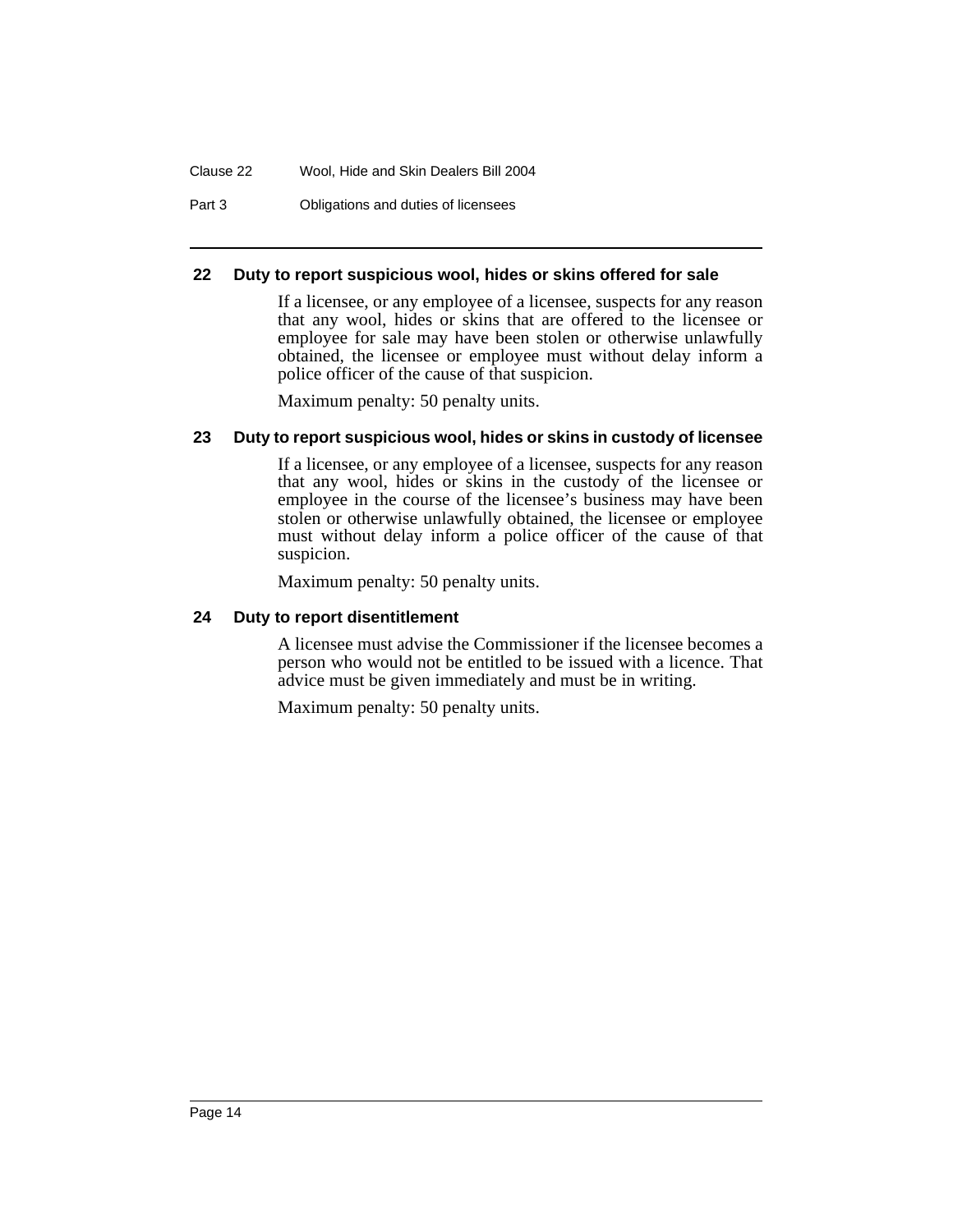Wool, Hide and Skin Dealers Bill 2004 Clause 25

Records **Part 4** 

## **Part 4 Records**

#### **25 Application of this Part**

This Part applies to the buying or selling of wool, hides or skins even if the wool, hides or skins are not bought or sold in the course of the business of a wool, hide or skin dealer.

#### **26 Transaction records**

- (1) A licensee must keep records of the following matters in relation to any transaction for the buying of wool, hides or skins entered into by the licensee:
	- (a) the date of the transaction,
	- (b) if the person who sold the wool, hides or skins is:
		- (i) a natural person—the name, residential address, date of birth and signature of the natural person, or
		- (ii) a corporation—the name, business address and Australian Business Number of the corporation, and a statement signed by an executive officer of the corporation, or an employee authorised in writing by an executive officer of the corporation, consenting to the sale,
	- (c) if the sale was conducted by a natural person acting as agent for the seller, the name, residential address, date of birth and signature of the agent,
	- (d) details of the evidence of consent to sale that was obtained when the wool, hides or skins were accepted,
	- (e) the name, date of birth and residential address of the person who delivered the wool, hides or skins and details of the evidence as to identity that was provided by the person (whether on the occasion of that sale or an earlier sale when such evidence was provided),
	- (f) a fair and reasonable description of the wool, hides or skins (including the quantity and quality of the wool, hides or skins),
	- (g) the price paid by the licensee for the wool, hides or skins bought by the licensee,
	- (h) details of any subsequent sale or disposal of the wool, hides or skins,
	- (i) any other matters prescribed by the regulations.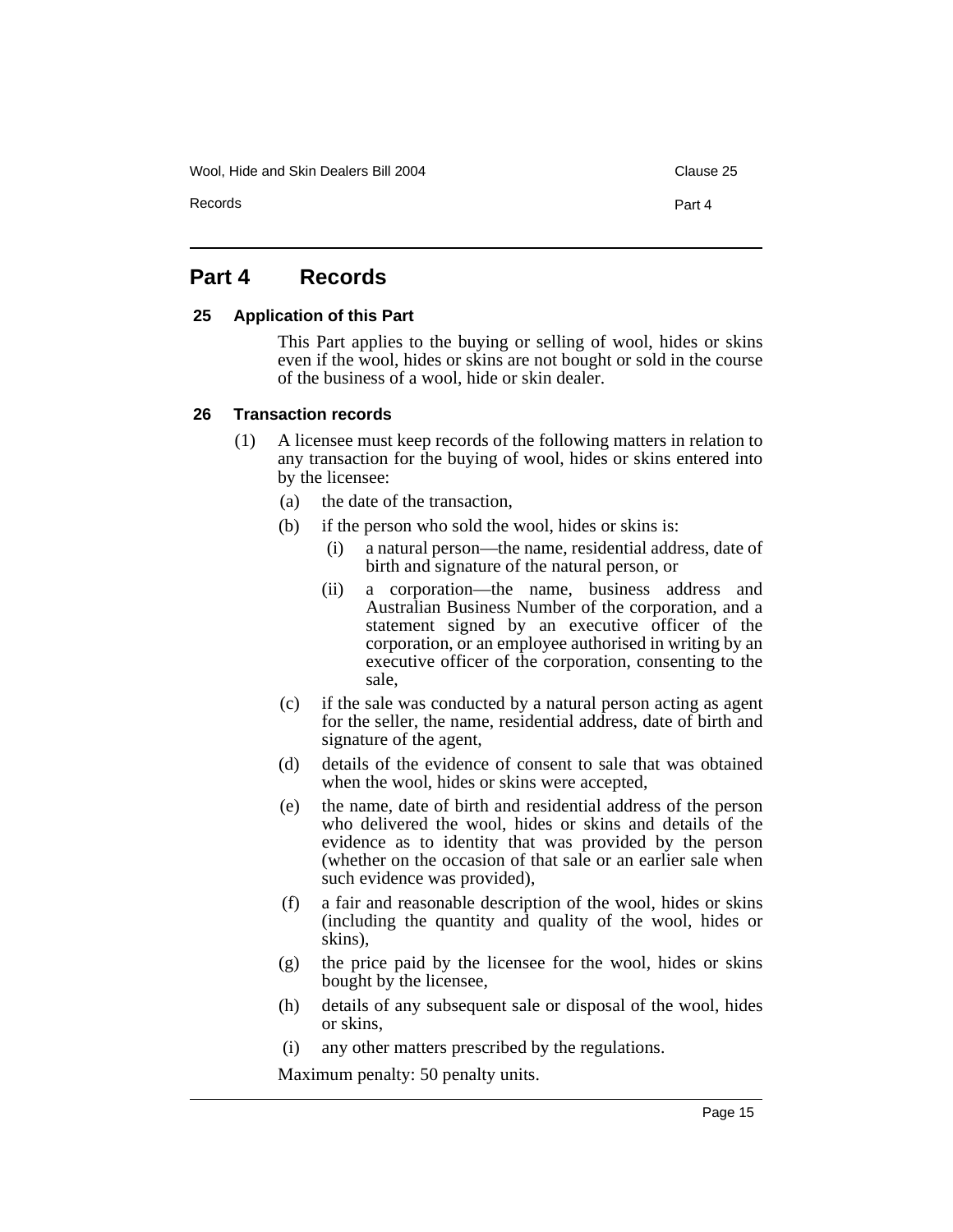Part 4 Records

- (2) A licensee must keep records of the following matters in relation to any transaction for the sale of wool, hides or skins entered into by the licensee:
	- (a) the date of the transaction,
	- (b) if the person who bought the wool, hides or skins is:
		- (i) a natural person—the name, residential address, date of birth and signature of the natural person, or
		- (ii) a corporation—the name, business address and Australian Business Number of the corporation, and a statement signed by an executive officer of the corporation consenting to the purchase,
	- (c) if the sale was conducted by a natural person acting as agent for the person who bought the wool, hides or skins—the name, residential address, date of birth and signature of the agent,
	- (d) a fair and reasonable description of the wool, hides or skins (including the quantity and quality of the wool, hides or skins),
	- (e) the price of the wool, hides or skins,
	- (f) any other matters prescribed by the regulations.

Maximum penalty: 50 penalty units.

- (3) A record required to be kept under this section must be made as soon as practicable after the buying or selling of the wool, hides or skins.
- (4) Records required to be kept under this section may be kept in written form or electronic form.

#### **27 Records must be kept for 5 years**

(1) A licensee required by section 26 to keep a record must retain the record for a period of 5 years after it is made.

Maximum penalty: 50 penalty units.

(2) A person who was a licensee and who was, at the time of being a licensee, required by section 26 to keep a record must retain the record for a period of 5 years after it is made.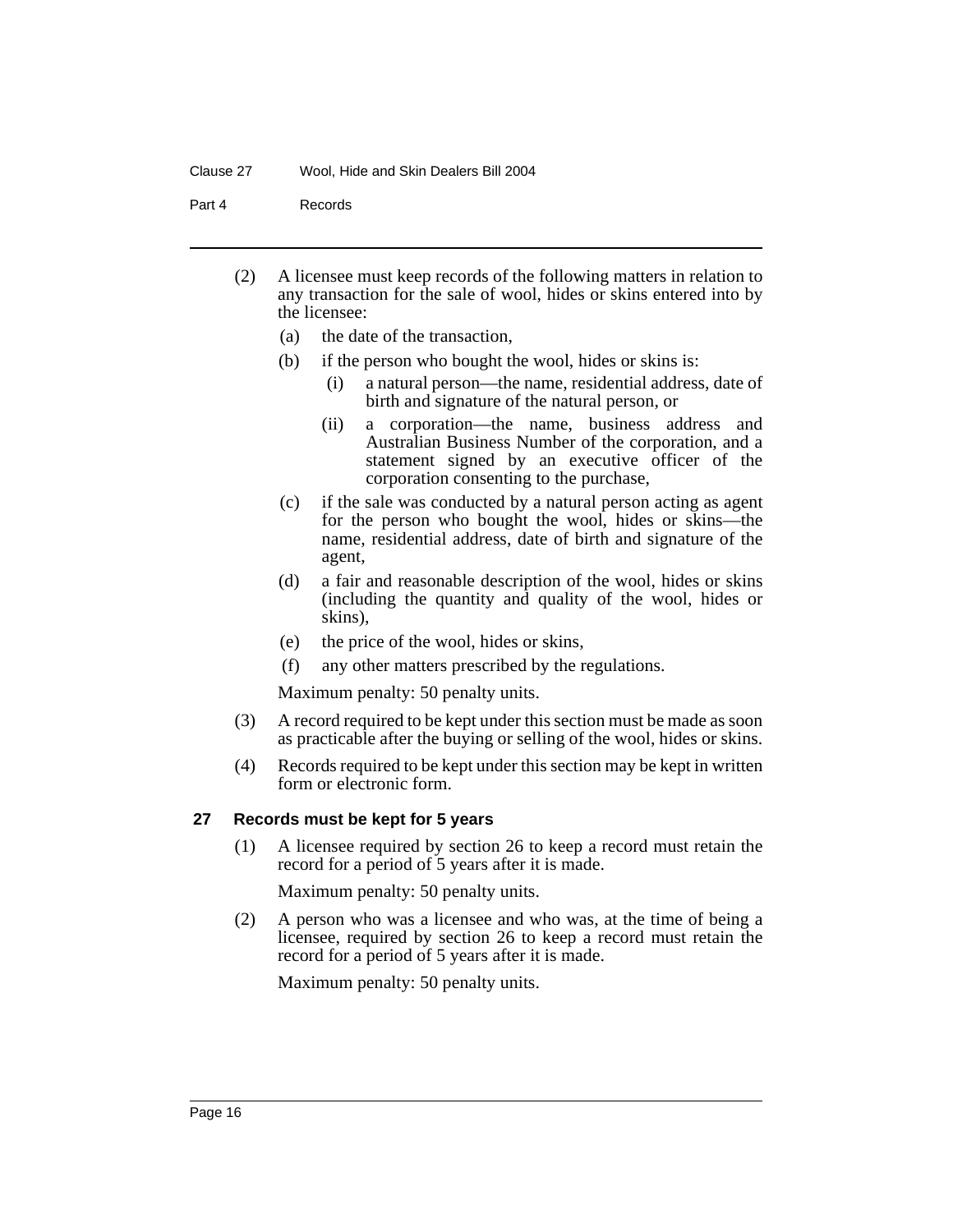## **Part 5 Action against licensees**

#### **28 Notices to show cause why licence should not be cancelled**

The Commissioner may serve a notice (known as a *show cause notice*) on any licensee:

- (a) who has become not entitled to be issued with a licence, or
- (b) who, in the opinion of the Commissioner, made false or misleading statements in or in connection with an application for the licence that the licensee obtained, or
- (c) who, or one of whose directors or employees, has contravened a provision of this Act, or the regulations, whether or not the licensee, director or employee has been prosecuted for or convicted of an offence in respect of the contravention, or
- (d) who the Commissioner considers, in light of evidence acceptable to the Commissioner, is probably receiving or dealing in stolen wool, hides or skins, or
- (e) who has failed to comply with a condition of the licence,

requiring the licensee to show cause, within a period of time (being not less than 14 days) specified by the notice, as to why the licensee's licence should not be cancelled.

#### **29 Licensee may adduce evidence**

A licensee on whom a show cause notice is served may, within the period of time specified by the notice, make a written submission and adduce evidence in relation to the matters raised by the notice.

#### **30 Action by Commissioner**

- (1) The Commissioner may undertake any inquiry and investigation in relation to the matters to which a show cause notice relates, and any submission made or evidence adduced by or on behalf of the licensee in relation to those matters, that the Commissioner thinks fit.
- (2) If, after such inquiry and investigation, the Commissioner is satisfied on the balance of probabilities that the ground of any show cause notice has been substantiated against the licensee, the Commissioner may do one or more of the following:
	- (a) cancel the licence, or suspend it for any portion of the remainder of its duration that the Commissioner thinks fit,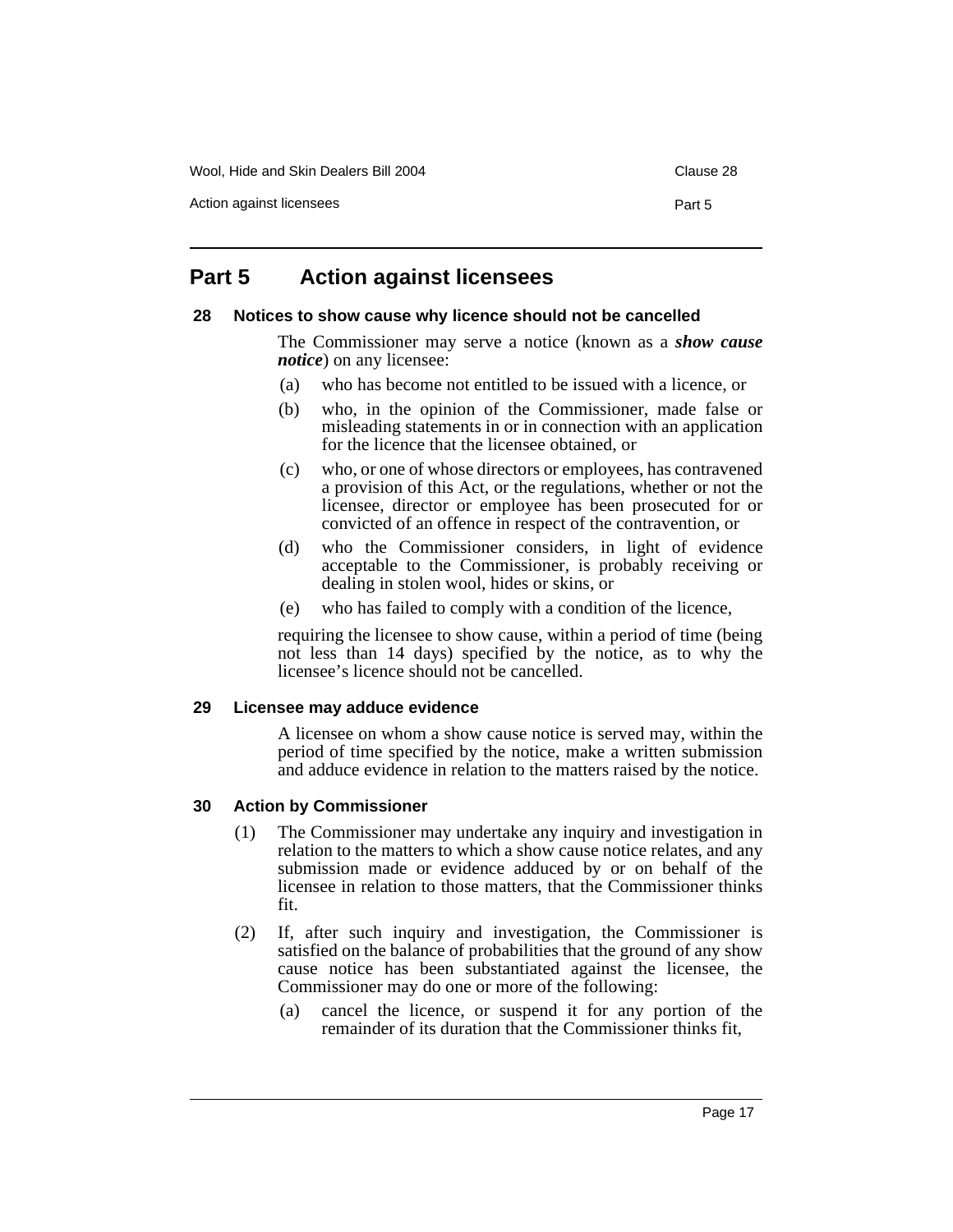Part 5 **Action against licensees** 

- (b) attach one or more conditions to it,
- (c) determine that a licence is not to be granted to the same licensee in future, unless one or more conditions are attached to it on grant.
- (3) The Commissioner, on cancelling a licence, may specify a period during which the licensee cannot be granted a further licence, and such a specification precludes the grant of a licence to the former licensee during that period.

### **31 Action against former licensees**

- (1) The provisions of section 30 apply to a former licensee in the same way as they apply to a licensee, but not in respect of matters that occurred or came into being after the person ceased to be a licensee.
- (2) However, a show cause notice may only be served under section 28 (as applied by this section) on a person who has held a licence within the period of 12 months ending with the date of service of the notice.
- (3) The provisions of section 30 apply to a former licensee on whom:
	- (a) a show cause notice has been served under section 28 when the person was a licensee, or
	- (b) a show cause notice has been served under section 28 (as applied by this section) after the person ceased to be a licensee,

in the same way as they apply to a licensee.

- (4) The Commissioner may undertake any inquiry and investigation in relation to the matters to which any such notice relates, and any submission made or evidence adduced by or on behalf of the former licensee in relation to those matters, that the Commissioner thinks fit.
- (5) If, after such inquiry and investigation, the Commissioner is satisfied on the balance of probabilities that the ground of any such notice has been substantiated against the former licensee, the Commissioner may make either or both of the following determinations:
	- (a) a determination that a licence is not to be granted to the former licensee for a specified period,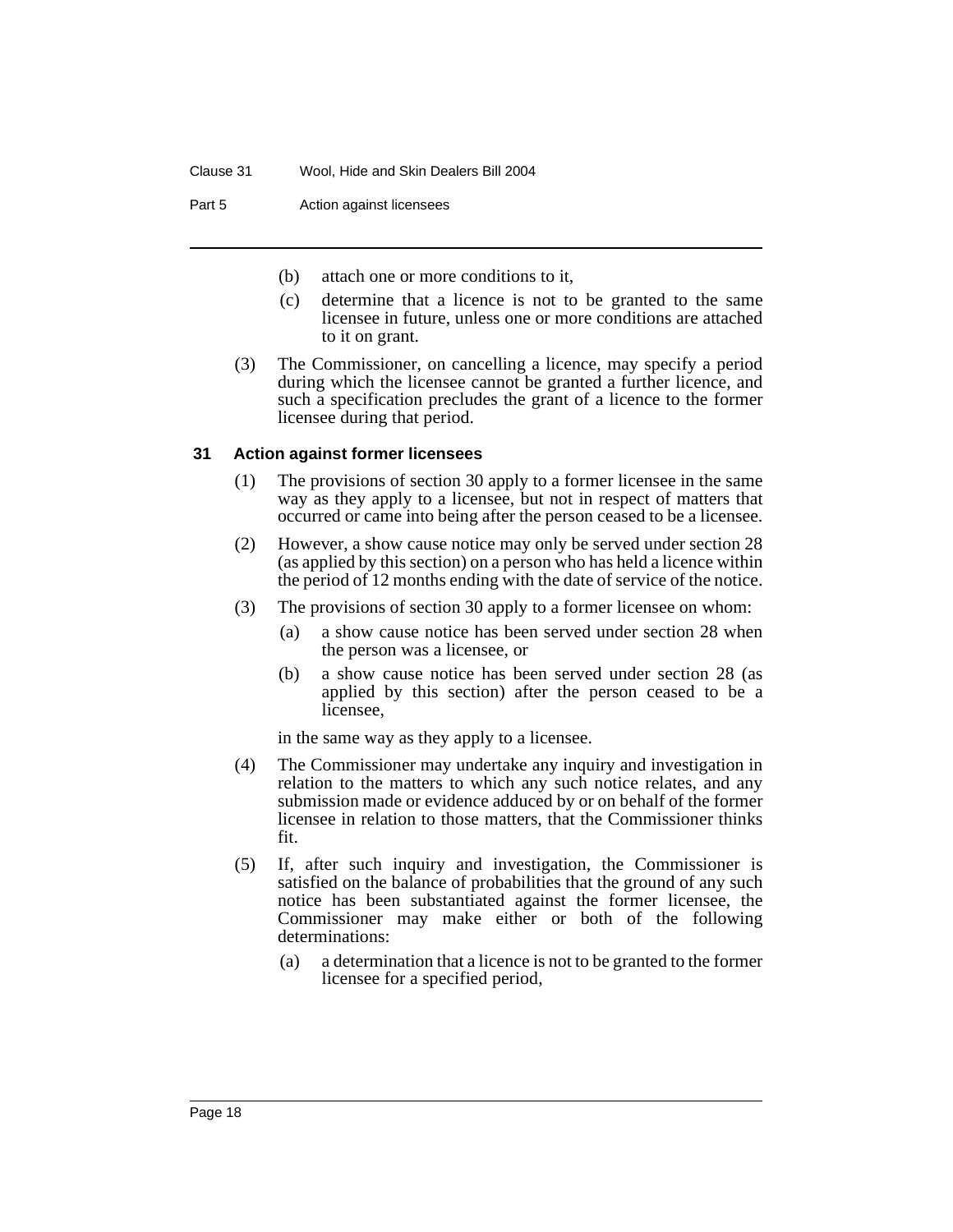- (b) a determination that a licence is not to be granted to the former licensee, or that a licence held by the former licensee is not to be renewed, in future unless one or more specified conditions are attached to it.
- (6) A determination under subsection (5) (a) precludes the grant of a licence to the former licensee for the specified period.
- (7) If:
	- (a) a show cause notice has been served on a person who was a licensee when the notice was served, and
	- (b) the person ceases to be licensed before the matters raised by the notice are finalised,

the matters may continue to be dealt with under this Part, as if anything done or omitted to be done under sections 28–30 in relation to the person as a licensee had been done or omitted to be done under this section in relation to the person as a former licensee.

#### **32 Decision to take no further action**

The Commissioner may, at any stage of a matter that is the subject of consideration by the Commissioner under this Part, determine to take no further action in respect of the matter, whether or not the matter is the subject of a show cause notice (under section 28 or that section as applied by section 31) and whether or not the Commissioner determines that the ground of any such notice has been substantiated.

#### **33 Surrender of licence**

When a licence is cancelled under this Part, the licensee must immediately surrender it to the Commissioner.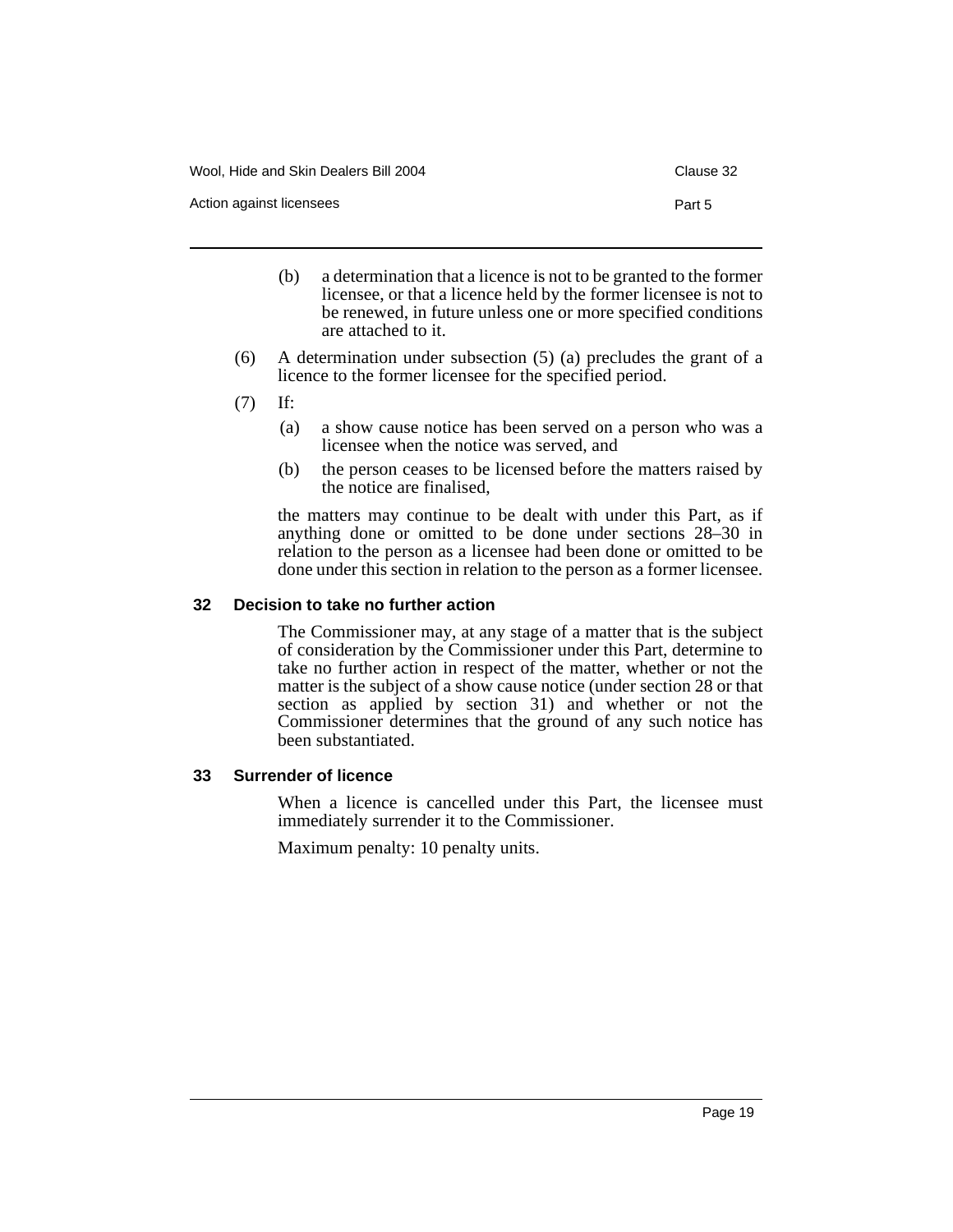Part 6 Police powers

## **Part 6 Police powers**

#### **34 Search warrants**

- (1) A police officer may apply to an authorised justice for the issue of a search warrant for premises if the police officer believes on reasonable grounds:
	- (a) that a provision of this Act or the regulations is being or has been contravened on the premises, or
	- (b) that there is on the premises evidence of a contravention of a provision of this Act or the regulations.
- (2) An authorised justice to whom such an application is made may, if satisfied that there are reasonable grounds for doing so, issue a search warrant authorising a police officer named in the warrant:
	- (a) to enter and inspect the premises, and
	- (b) to exercise on the premises any function of a police officer under this Part.
- (3) Part 3 of the *Search Warrants Act 1985* applies to a search warrant issued under this section.
- (4) In this section, *authorised justice* has the same meaning as in the *Search Warrants Act 1985*.

#### **35 Powers of entry and search**

- (1) A police officer may, at any reasonable time, enter any premises where a licensed business is carried on and inspect wool, hides or skins kept at the premises.
- (2) A police officer may, at any reasonable time, enter any premises used by any person (whether or not that person is a licensee) for the purpose of storing wool, hides or skins, or that the police officer has reasonable cause to believe is being used for the purpose of storing wool, hides or skins, and may inspect that wool or those hides or skins.
- (3) A police officer may, at any reasonable time, enter any storage premises used in connection with a licensed business and inspect any wool, hides or skins there, and for that purpose may require a person apparently in charge of the storage premises to open them.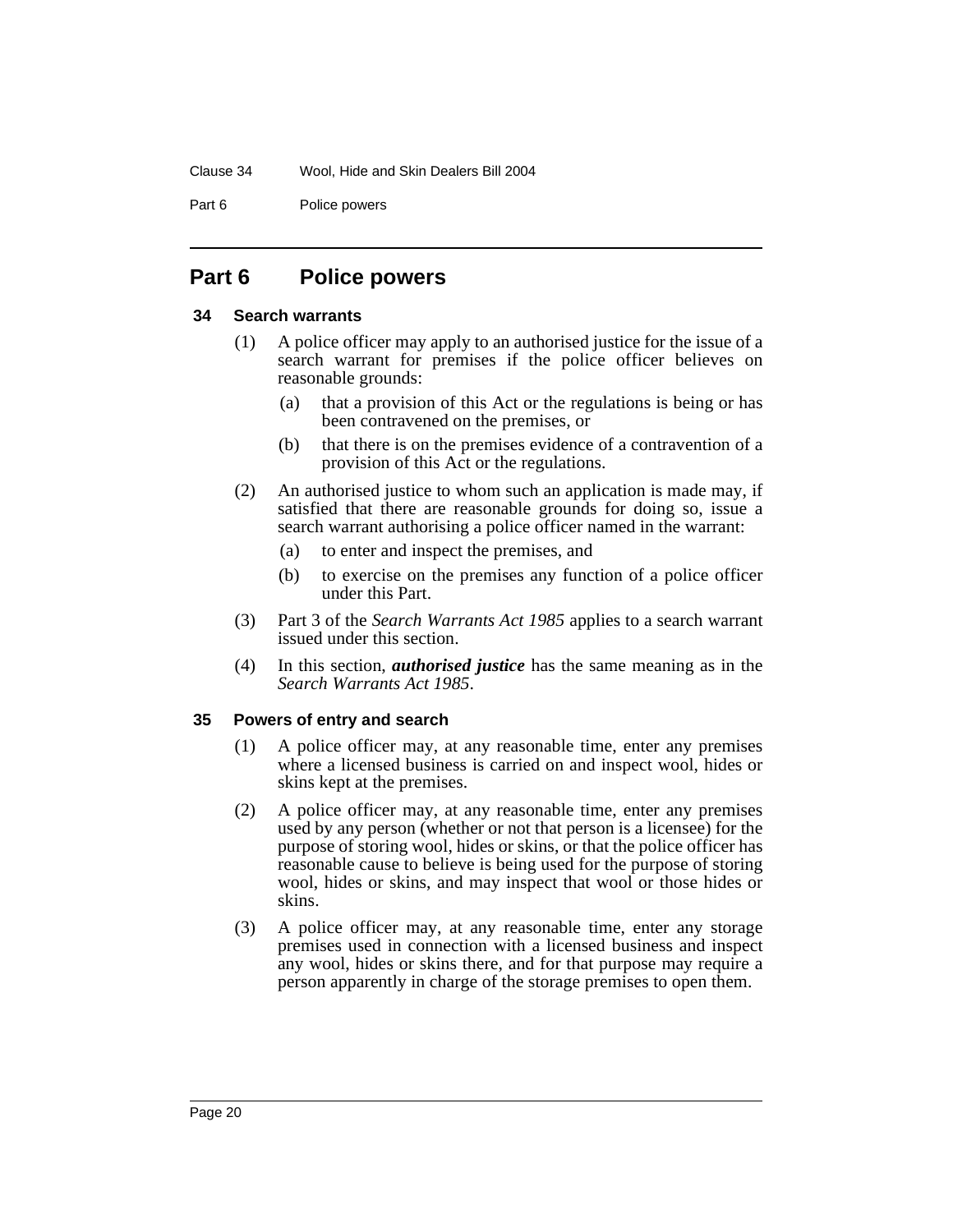Wool, Hide and Skin Dealers Bill 2004 Clause 36

(4) A police officer may search, or stop and search, any vehicle used, whether by a licensee or not, for the purpose of carrying wool, hides or skins, or that the police officer has reasonable cause to believe is being used for such a purpose, and may inspect any wool, hides or skins found in or on such a vehicle.

Police powers **Part 6** 

- (5) In the exercise of the power conferred by this section, the police officer may enter the premises concerned in company with a person claiming to be the true owner of any wool, hides or skins believed to be kept on the premises, or with any technical expert, and may take photographs of, or video-tape, any wool, hides or skins found there and tender them for inspection by the person accompanying the officer.
- (6) In the exercise of the power conferred by this section, the police officer may remain on premises only for as long as is reasonably necessary in the circumstances.
- (7) This section does not authorise a police officer to enter a part of premises used for residential purposes except:
	- (a) with the consent of the occupier of the part, or
	- (b) under the authority of a search warrant.
- (8) A person must not fail to comply with a requirement under this section.

Maximum penalty: 50 penalty units.

## **36 Inspection of records**

- (1) A police officer may, at any reasonable time, enter any premises at which any record required to be kept under this Act is kept, or at which the police officer has reasonable cause to believe such a record is being kept, and may inspect that record.
- (2) This section does not authorise a police officer to enter a part of premises used for residential purposes except:
	- (a) with the consent of the occupier of the part, or
	- (b) under the authority of a search warrant.

## **37 Production of records and other things**

(1) A police officer who has lawfully entered any premises where the buying, selling or storage of wool, hides or skins is being carried on may require any person apparently in charge of the premises to do immediately any of the following: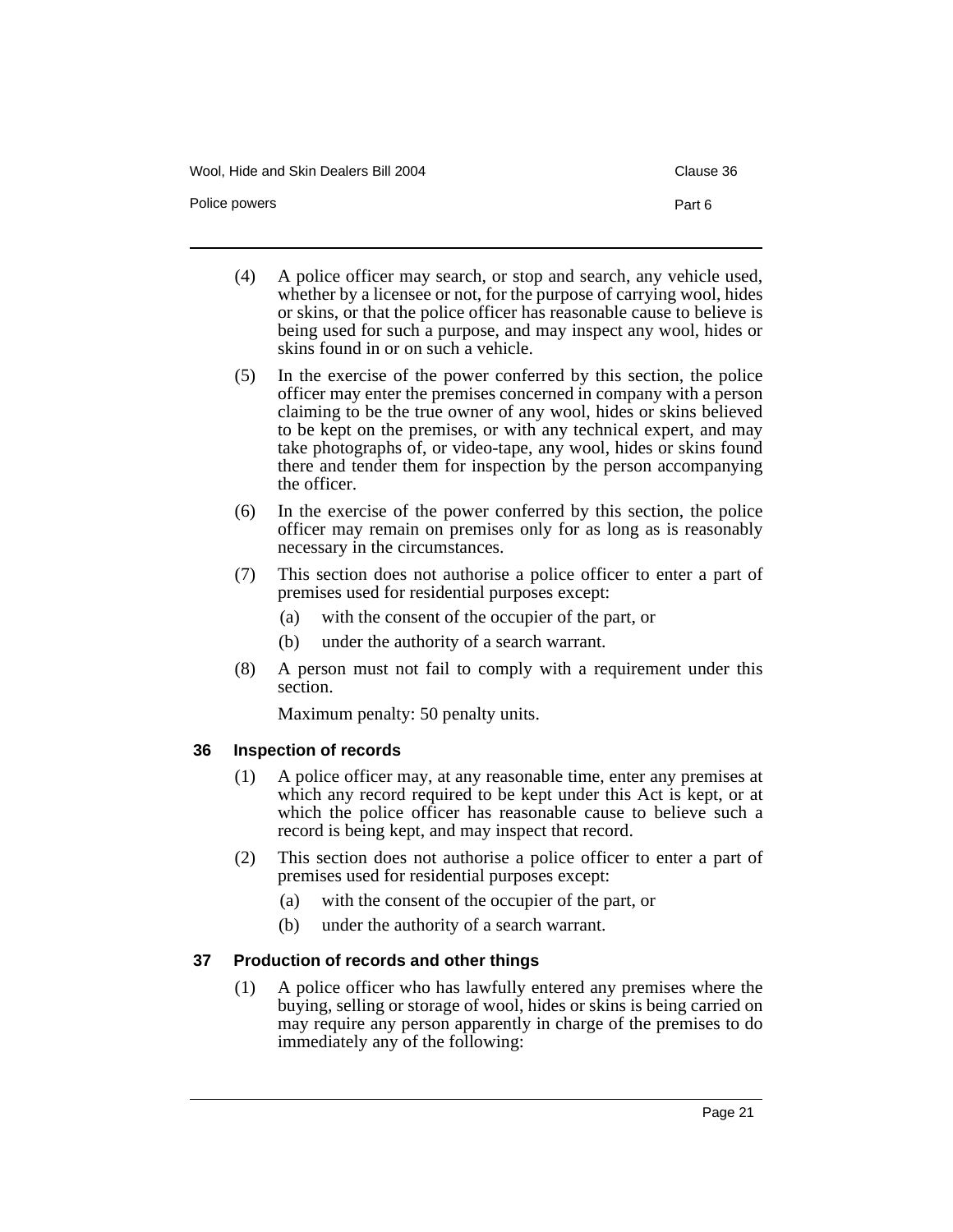Part 6 Police powers

- (a) to produce for inspection any record required to be kept by the person or by the licensee under this Act,
- (b) to identify and locate records kept by the person or the licensee that correspond to particular wool, hides or skins bought, sold or kept by the person or licensee,
- (c) to identify and locate wool, hides or skins kept by the person or the licensee that correspond to particular records kept by the licensee,
- (d) to reveal the whereabouts of any wool, hides or skins or records referred to in paragraph (b) or (c),
- (e) in the case of premises used for a licensed business, to produce the licence or a copy of the licence.
- (2) In the case of a record that is electronically stored, a provision of this section conferring power on a police officer to compel production of the record for inspection empowers the officer, for the purpose of exercising that power:
	- (a) to view the record and to copy or take extracts from it by electronic means, or
	- (b) to require that it be reproduced in hard copy, or copied on to computer diskette or reduced to some other portable form suitable for removal and capable of reproducing the record for viewing.
- (3) A person must comply with a requirement made of the person under this section.

Maximum penalty: 50 penalty units.

#### **38 Seizure of records**

- (1) A police officer may take temporary possession of any record produced to the police officer under this Act for the purpose of making copies or notes of some or all of it.
- (2) When possession of a record is taken under this section, a receipt is to be issued for it at the time it is taken and, as soon as practicable after that, the record or a copy of it must be returned to the person from whom it was taken.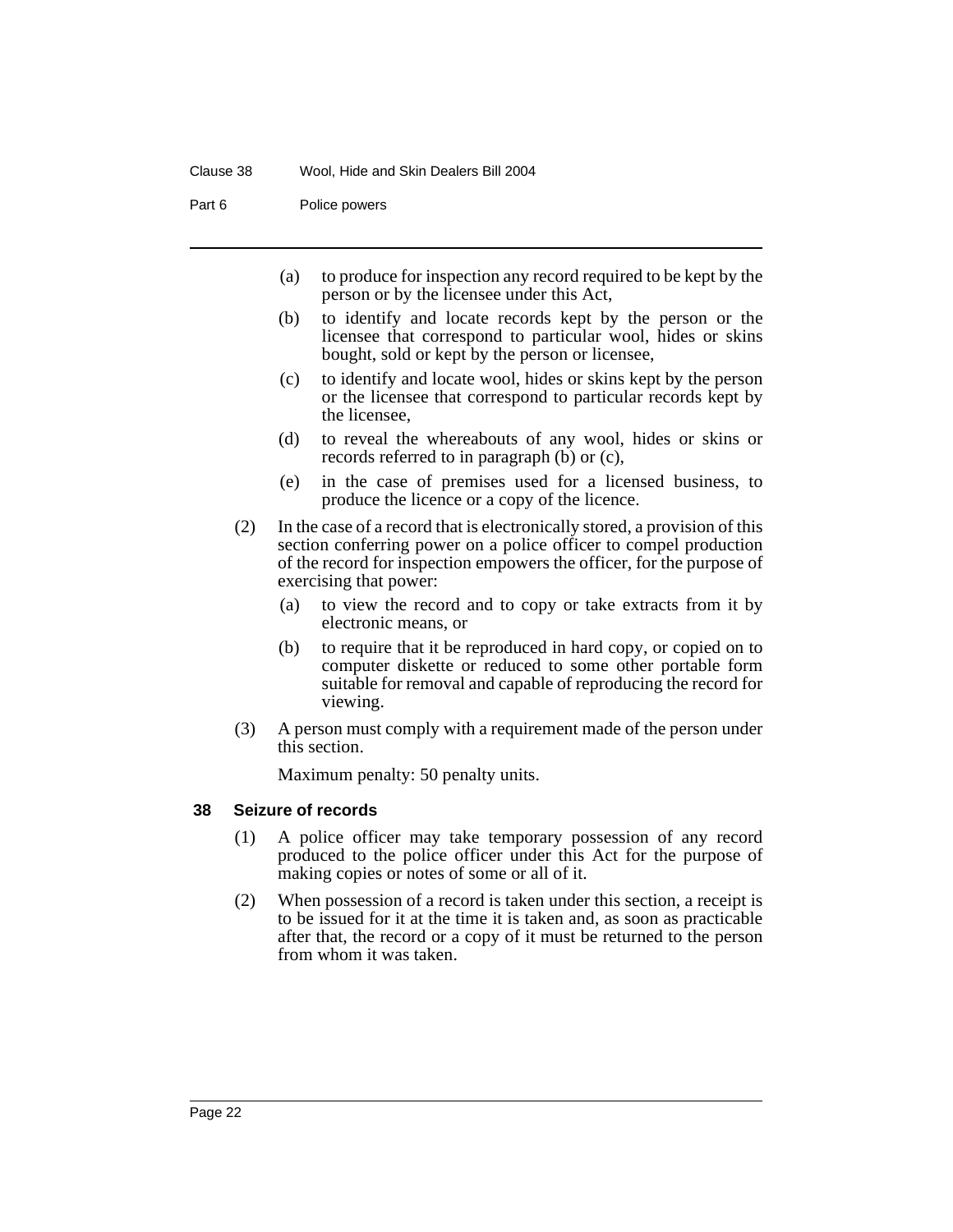Wool, Hide and Skin Dealers Bill 2004 Clause 39

## **Part 7 Miscellaneous**

#### **39 Act binds the Crown**

This Act binds the Crown in right of New South Wales and, in so far as the legislative power of Parliament permits, the Crown in all its other capacities.

#### **40 Nature of proceedings for offences**

Proceedings for an offence under this Act or the regulations may be dealt with summarily.

#### **41 Offences by corporations**

- (1) If a corporation contravenes, whether by act or omission, any provision of this Act or the regulations, each executive officer of the corporation is taken to have contravened the same provision if the person knowingly authorised or permitted the act or omission constituting the offence.
- (2) A person may be proceeded against and convicted under a provision pursuant to subsection (1) whether or not the corporation has been proceeded against or convicted under that provision.
- (3) Nothing in subsection (1) prejudices or affects any liability imposed by a provision of this Act or the regulations on any corporation by which an offence against the provision is actually committed.

#### **42 Service of documents**

- (1) A document that is authorised or required by this Act or the regulations to be served on any person may be served by:
	- (a) in the case of a natural person:
		- (i) delivering it to the person personally, or
		- (ii) sending it by post to the address specified by the person for the giving or service of documents or, if no such address is specified, the residential or business address of the person last known to the person giving or serving the document, or
		- (iii) sending it by facsimile transmission to the facsimile number of the person, or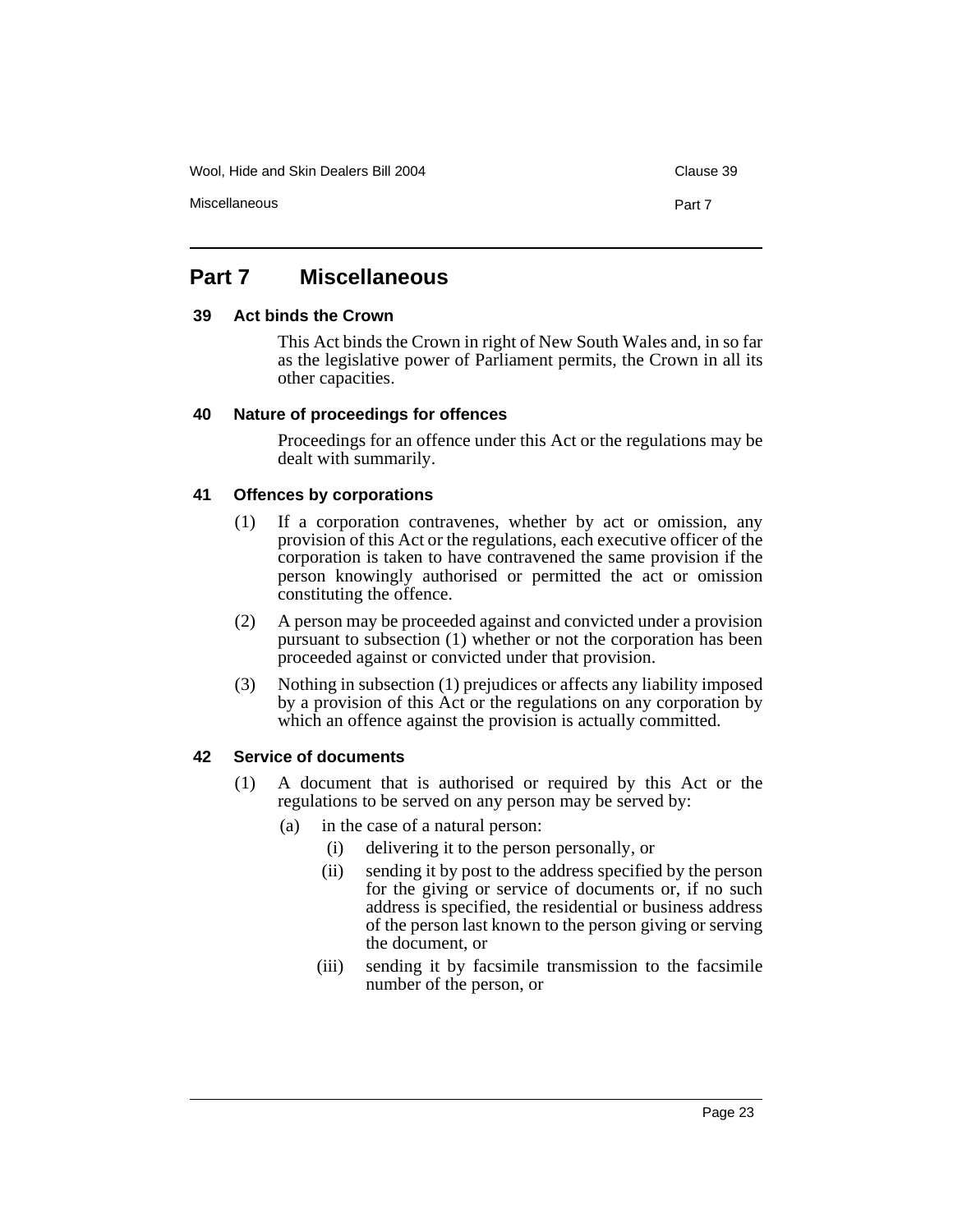Part 7 Miscellaneous

- (b) in the case of a corporation:
	- (i) leaving it with a person apparently of or above the age of 16 years at, or by sending it by post to, the head office, a registered office or a principal office of the body corporate or to an address specified by the body corporate for the giving or service of documents, or
	- (ii) sending it by facsimile transmission to the facsimile number of the corporation.
- (2) Nothing in this section affects the operation of any provision of a law or of the rules of a court authorising a document to be served on a person in any other manner.

### **43 Regulations**

- (1) The Governor may make regulations, not inconsistent with this Act, for or with respect to any matter that by this Act is required or permitted to be prescribed or that is necessary or convenient to be prescribed for carrying out or giving effect to this Act.
- (2) In particular, regulations may be made for or with respect to the following:
	- (a) the documents or information that must accompany an application for the issue of a licence,
	- (b) the replacement of licences that are lost, stolen or destroyed,
	- (c) the recognition of licences issued in other Australian jurisdictions,
	- (d) the carrying on of a licensed business by legal personal representatives or trustees of the licensee,
	- (e) the electronic transmission by a licensee to the Commissioner of information required by or under this Act to be furnished to the Commissioner,
	- (f) requirements as to what is a fair and reasonable description of specified wool, hides or skins or kinds of wool, hides or skins for the purposes of section 26 (1) (f) or (2) (d).
- (3) The regulations may create offences punishable by a penalty not exceeding 20 penalty units.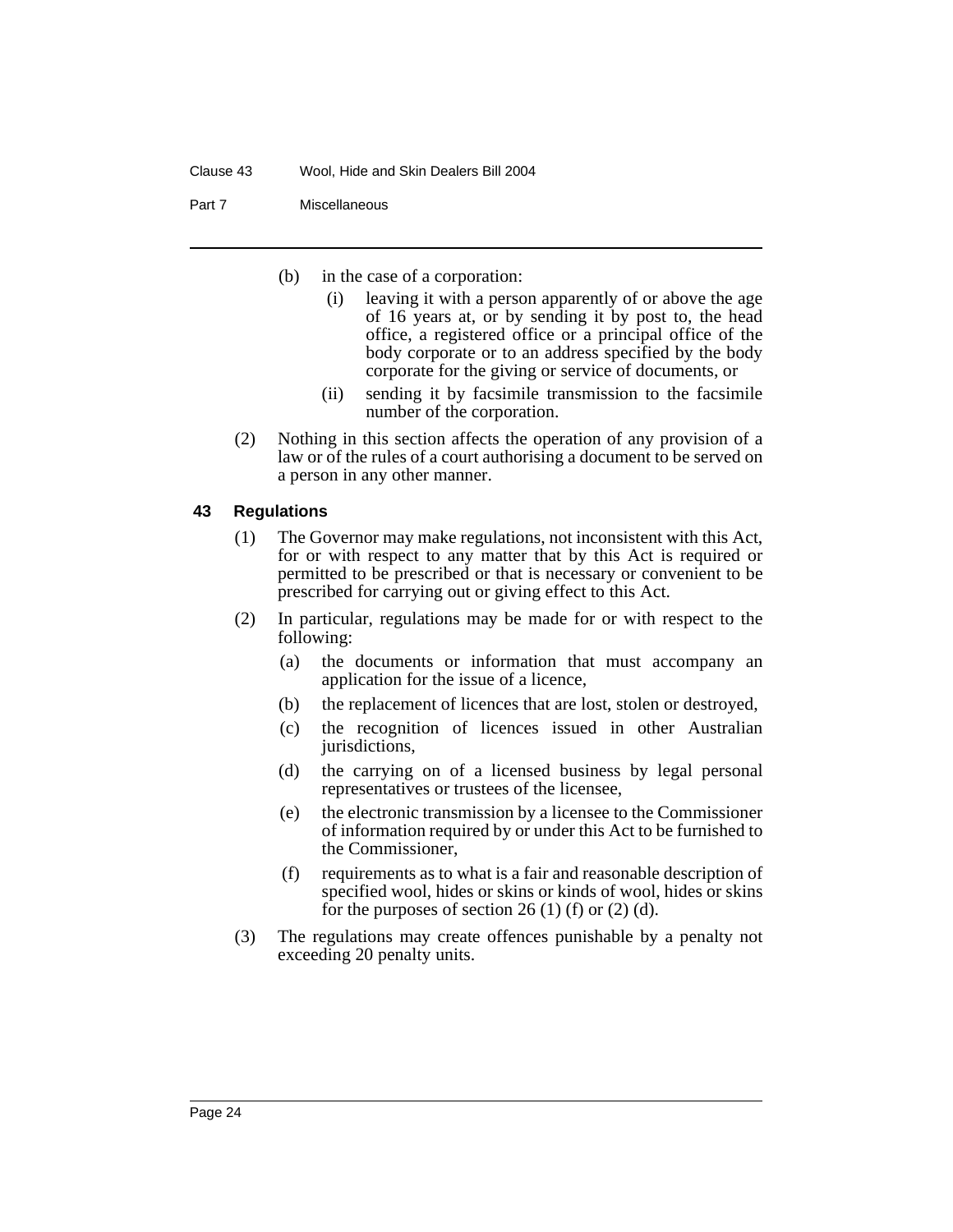Wool, Hide and Skin Dealers Bill 2004 Clause 44

Miscellaneous **Part 7** 

**44 Repeals**

The following Acts are repealed:

- (a) the *Wool, Hide and Skin Dealers Act 1935*,
- (b) the *Wool, Hide and Skin Dealers (Amendment) Act 1992*.

#### **45 Amendment of Acts**

Schedule 2 has effect.

### **46 Savings and transitional provisions**

Schedule 3 has effect.

#### **47 Review of Act**

- (1) The Minister is to review this Act to determine whether the policy objectives of the Act remain valid and whether the terms of the Act remain appropriate for securing those objectives.
- (2) The review is to be undertaken as soon as possible after the period of 5 years from the date of assent to this Act.
- (3) A report on the outcome of the review is to be tabled in each House of Parliament within 12 months after the end of the period of 5 years.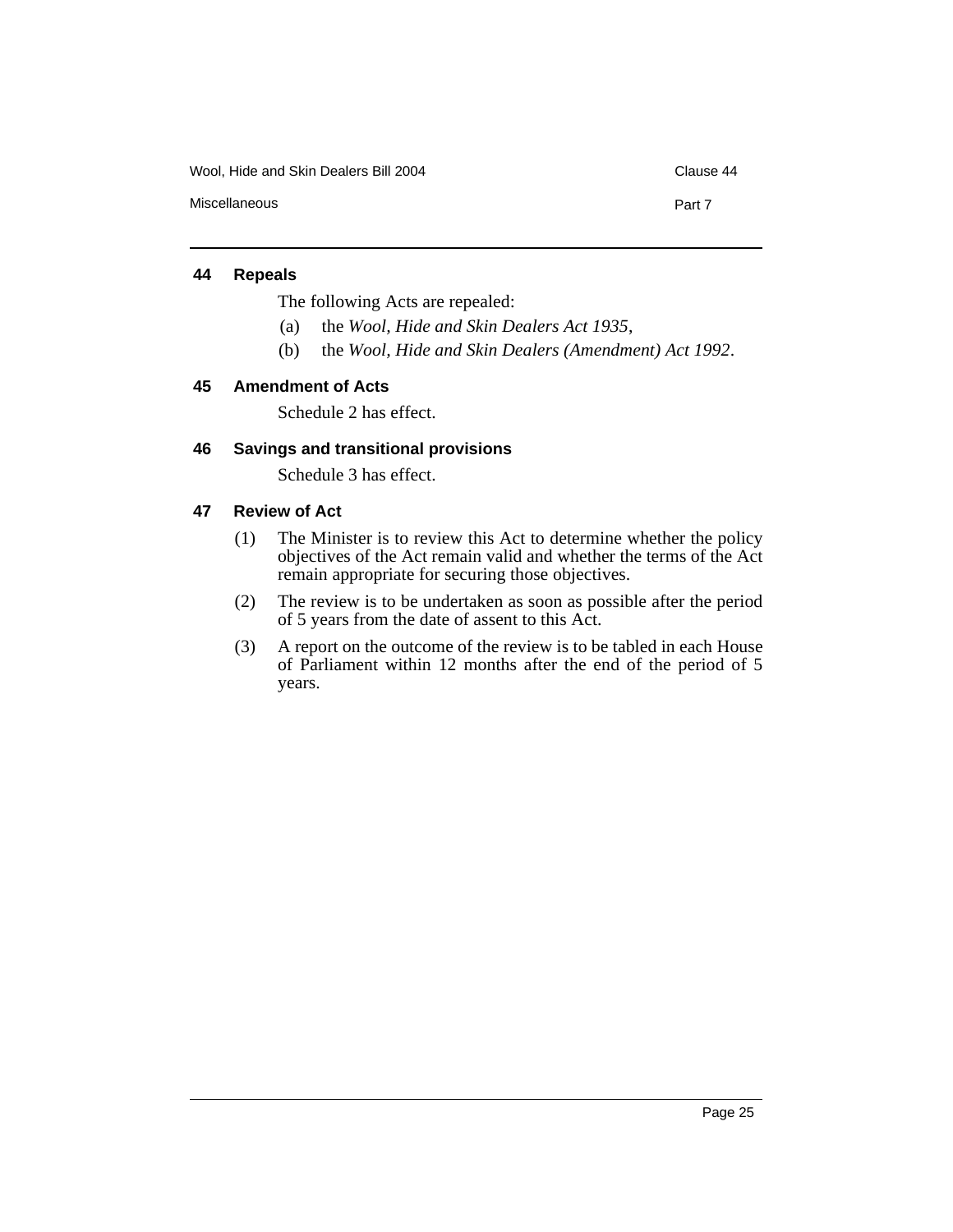Schedule 1 Evidence of identity

## **Schedule 1 Evidence of identity**

(Sections 10 and 19)

### **1 Forms of evidence of identity to accompany licence application**

The forms of evidence of the identity of a person required by section 10 are the original, or a photocopy, of any of the following documents in the name of the person:

- (a) a current driver licence,
- (b) a birth certificate,
- (c) a current passport,
- (d) an entitlement card that, on the face of it, appears to be issued by the Government or a statutory authority of New South Wales or the Commonwealth or another State or Territory,
- (e) the most recent income tax return lodged by, and the most recent income tax assessment issued in relation to, the person,
- (f) a marriage certificate,
- (g) a certificate evidencing the person's educational, professional or trade qualifications,
- (h) evidence of electoral enrolment, issued under the provisions of any Commonwealth, State or Territory Act,
- (i) a certificate of naturalisation or citizenship,
- (j) a certificate of identification or discharge papers issued by any branch of the armed services of the Commonwealth,
- (k) any other document prescribed by the regulations.

#### **2 Forms of evidence of identity of deliverer**

It is sufficient evidence of the identity of a person required by section 19 if the person can produce the original, or a photocopy, of one of the following documents in the name of the person:

- (a) a current driver licence,
- (b) a current passport,
- (c) any other document prescribed by the regulations.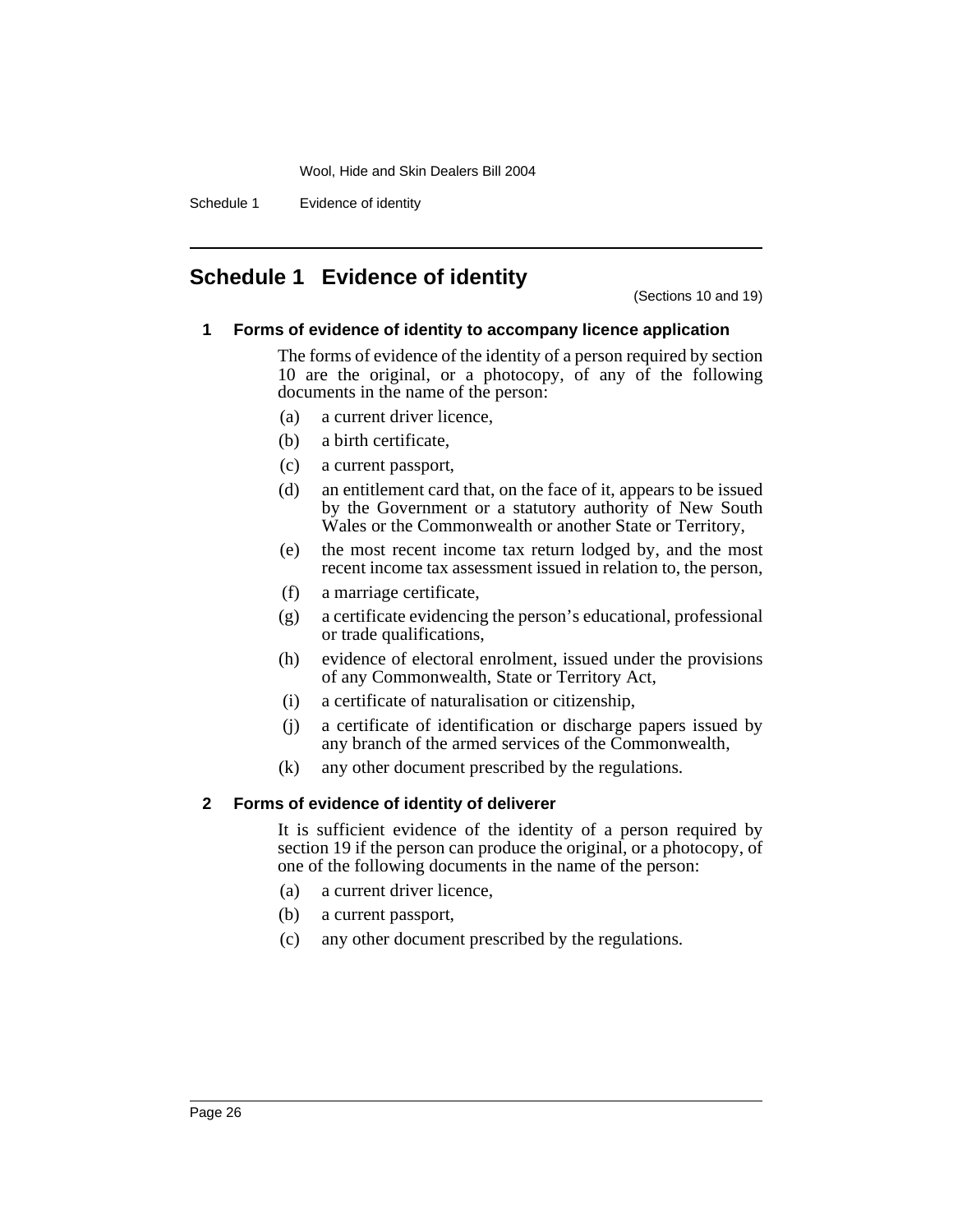Amendment of Acts **Schedule 2** and  $\overline{a}$  3 and  $\overline{b}$  3 and  $\overline{a}$  3 and  $\overline{b}$  3 and  $\overline{a}$  3 and  $\overline{a}$  3 and  $\overline{a}$  3 and  $\overline{a}$  3 and  $\overline{a}$  3 and  $\overline{a}$  3 and  $\overline{a}$  3 and  $\overline{a}$  3 and  $\overline{a}$ 

## **Schedule 2 Amendment of Acts**

(Section 45)

### **2.1 Law Enforcement (Powers and Responsibilities) Act 2002 No 103**

## **[1] Schedule 2 Search warrants under other Acts**

Insert in alphabetical order:

*Wool, Hide and Skin Dealers Act 2004*, section 34

#### **[2] Schedule 4 Amendment of other Acts and instrument**

Insert after Schedule 4.97:

## **4.97A Wool, Hide and Skin Dealers Act 2004**

#### **[1] Section 34 Search warrants**

Omit "authorised justice" wherever occurring in section 34 (1) and (2).

Insert instead "authorised officer".

#### **[2] Section 34 (3)**

Omit "Part 3 of the *Search Warrants Act 1985*".

Insert instead "Division 4 of Part 5 of the *Law Enforcement (Powers and Responsibilities) Act 2002*".

#### **[3] Section 34 (4)**

Omit the subsection. Insert instead:

(4) In this section, *authorised officer* has the same meaning as in the *Law Enforcement (Powers and Responsibilities) Act 2002*.

## **2.2 Search Warrants Act 1985 No 37**

#### **Section 10 Definitions**

Insert in alphabetical order of Acts in the definition of *search warrant*:

section 34 of the *Wool, Hide and Skin Dealers Act 2004*,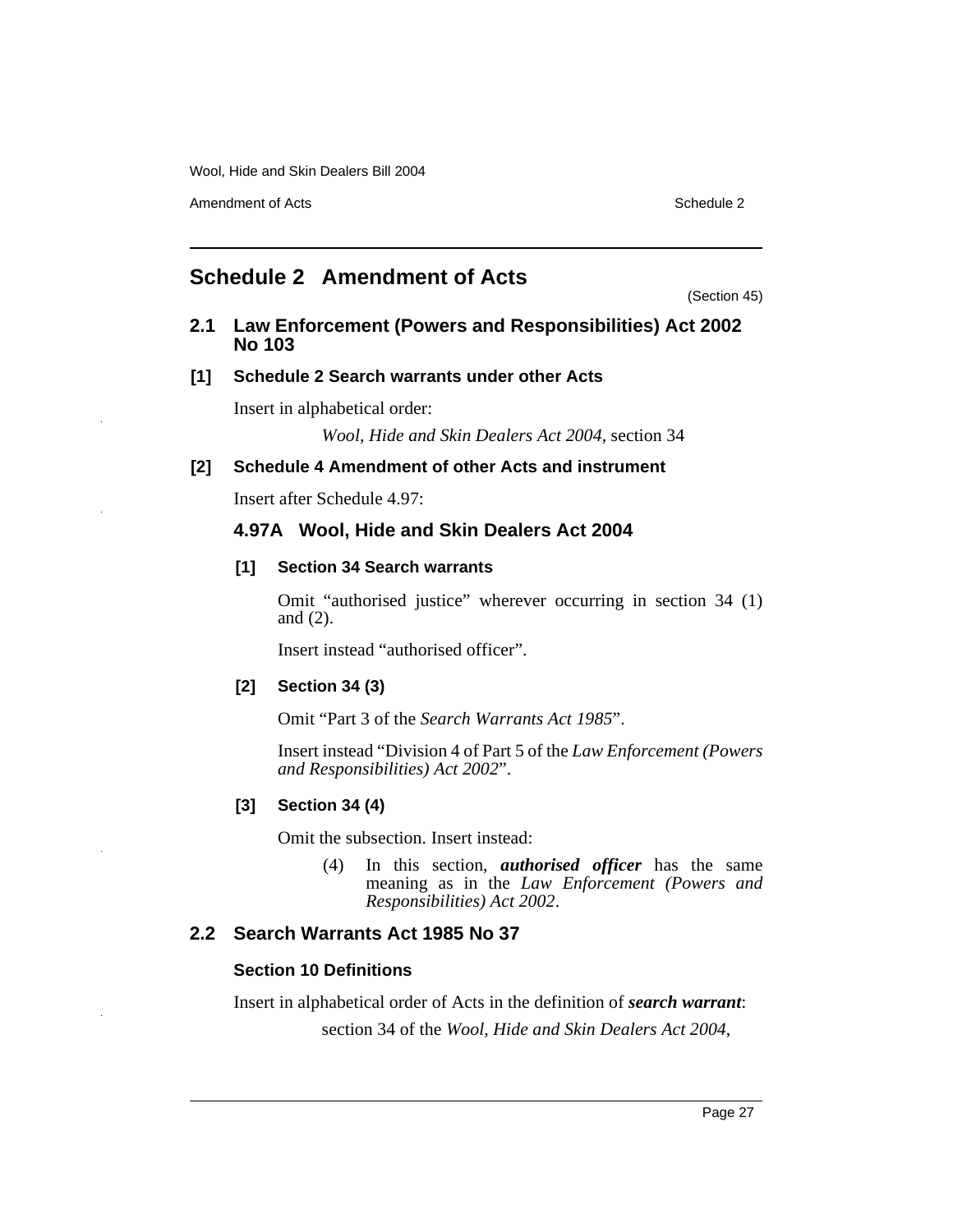Schedule 3 Savings and transitional provisions

## **Schedule 3 Savings and transitional provisions**

(Section 46)

## **Part 1 Preliminary**

### **1 Regulations**

- (1) The regulations may contain provisions of a savings or transitional nature consequent on the enactment of the following Acts: this Act
- (2) Any such provision may, if the regulations so provide, take effect from the date of assent to the Act concerned or a later date.
- (3) To the extent to which any such provision takes effect from a date that is earlier than the date of its publication in the Gazette, the provision does not operate so as:
	- (a) to affect, in a manner prejudicial to any person (other than the State or an authority of the State), the rights of that person existing before the date of its publication, or
	- (b) to impose liabilities on any person (other than the State or an authority of the State) in respect of anything done or omitted to be done before the date of its publication.

## **Part 2 Provisions consequent on enactment of this Act**

## **2 Saving of existing licences**

- (1) A licence issued under the repealed Act that was in force immediately before the commencement of section 7 of this Act is taken to have been issued under this Act for a period of 60 days after that date of commencement unless the licence is sooner suspended or cancelled as a result of:
	- (a) proceedings pending under the repealed Act at the commencement of this clause, or
	- (b) action under this Act.
- (2) Such a licence is subject to any limitations and conditions that were imposed on it under the repealed Act and any further conditions that the Commissioner may attach under section 14 of this Act.